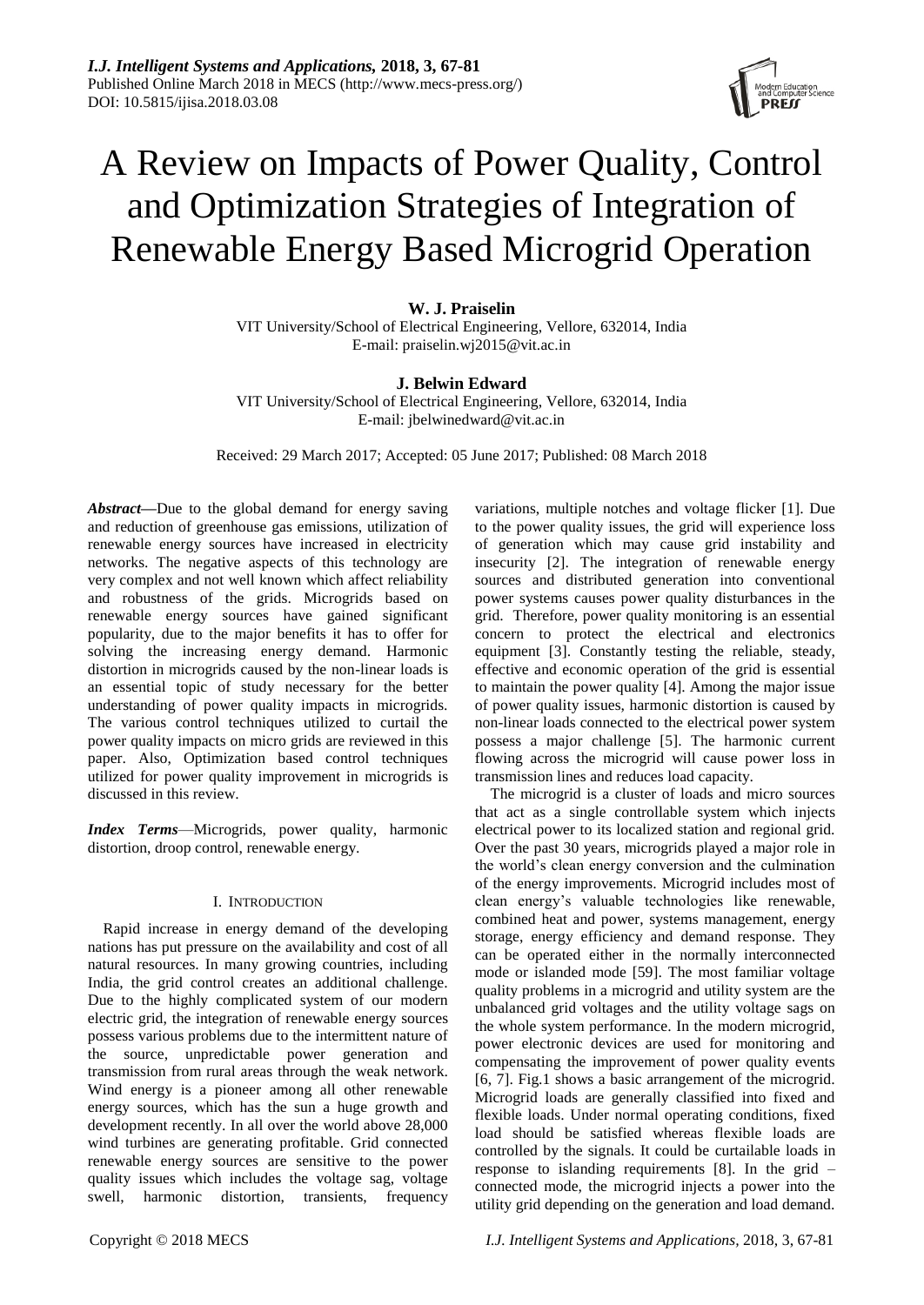In islanded microgrid, voltage controller is used for lack of utility grid which can work as one grid forming unit. When MG operates an islanded mode, all converter control and local loads manage power with high efficiency. During grid faults islanded system provides uninterruptible power supplies for local loads.

Droop based control methods are widely applied in microgrids which can operate without the need for communication and to avoid a critical information for accuracy basis [9, 10]. The contribution of droop control technique is more efficient to boost the real and reactive power control in grid connected and islanded operation [66].



Fig.1. A typical microgrid [8].

In this paper, the feature to evaluate the challenges of the microgrid is discussed, and power quality issues due to harmonic distortion in microgrids are presented. In Section 2, indices of various power quality problems in grid side are illustrated. Section 3 discusses the harmonic detection schemes in various discrete fourier transforms. In Section 4 discusses various droop control techniques in the microgrid, also its merits and demerits are presented in this part. Section 5 indices an optimization technique in the microgrid. In Section 6 and 7 discusses the application of renewable energy sources and discussion & future visions are presented in this part. Moreover, a detailed study of various classification of microgrid has been illustrated in Table 1.

## II. POWER QUALITY ISSUES

Disturbances of power frequency, faulty connections, harmonic distortion, the variation of power factor, electromagnetic interferences are present in power quality problems (70% to 80%) either in the supply of source side or load side [11,12]. To alleviate PQ problem consumers are equipped with various backup instruments distant from the grid supply. This chapter describes the power quality disturbances, also Fig. 2 shows that the classification of grid side power quality issues.

Renewable energy source like hydropower cause a smaller amount of power quality issues compared to other sources like wind and solar energy systems. Power quality issues related to the distributed generation sources (DG's) have been illustrated in Table.2 [11, 73].

#### *A. Voltage variations*

In distribution network, operators have major challenges to compensate the voltage variation due to variable wind generation and dynamic voltage stability. Voltage variations generally occur from changes in velocity of the wind and generator torque. The deviation of voltage is also affected the real and reactive power of the system [13]. The voltage variation is usually divided into four types which include voltage sag, voltage swell, short interruption and long duration voltage variation.

#### *B. Voltage sag*

Voltage sag is an incidence where the RMS (Root Mean Square) voltage less than the nominal voltage at the power frequency. Sag is caused by sudden changes in loads such as faults, motor starting and sudden increases in source impedance, usually caused by a connection failure [14]. Various type of faults in three- phase grid such as  $1\varphi$  to neutral, phase to phase,  $2\varphi$  to neutral,  $3\varphi$ faults it leads to different voltage sag. Fault location, equivalent network model, properties of the transformer interface, and fault type are the causes of voltage sag at the wind turbine units [15]. IEEE- 519 represents the standards of power quality based on the factors such as distributed generation (DG) costs and voltage sag [60].



Fig.2. Classification of power quality.

## *C. Voltage swell*

Voltage swell is a raise in voltage greater than the time range (0.5-30). The main causes of voltage swells are a sudden reduction in load on a circuit with the damaged voltage regulator [16]. In literature [17], voltage swell generates unexpected harmonics of current to the grid by induction melting furnace (IMF) system. Because the voltage swells mainly occur on the faults condition inside or outside of the small steel metal.

## *D. Short Interruptions*

Short interruptions are the major power quality concern for loads that are fed from the grid. Generally, interruption is defined as the decrease in the voltage supply to less than 10% of nominal for up to one- minute duration. It is typically caused by the reclosing of a circuit breaker, switching to a healthy supply, automatic transfer switches in industrial networks. Short interruptions occur at the point of common coupling (PCC) which is connected to consumers and utility units. Also, based on the load with respect to sag and swells containing its asymmetrical phase angle and magnitude [18].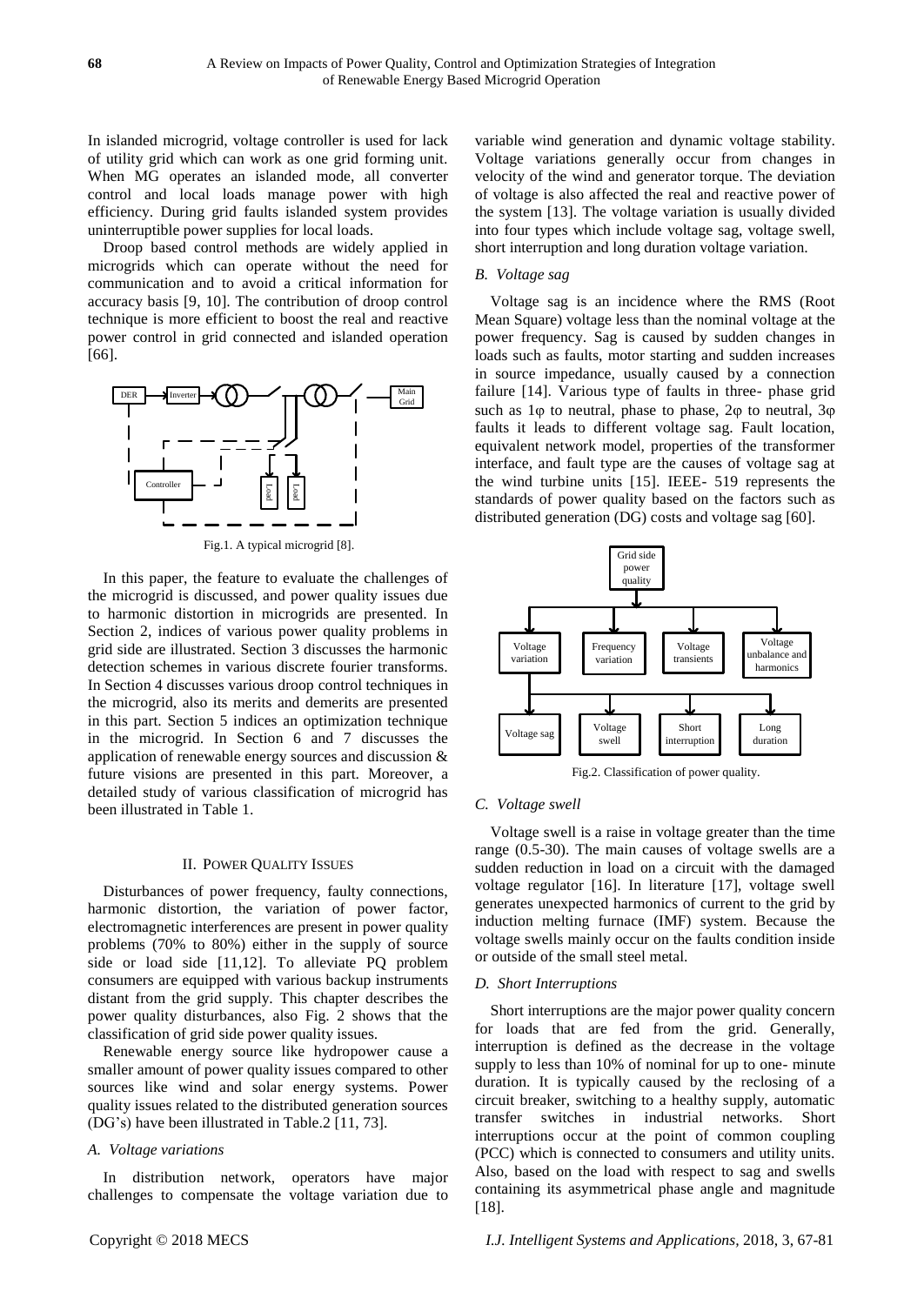## *E. Long duration voltage variation*

The deviation of RMS variation in the voltage for longer than 1 minute at power frequencies. Long duration variation consists of under voltages and over voltages and sustained interruptions. Less than 90% decrease in RMS voltage at power frequency is defined as under voltage and increase in RMS voltage more than 110 % at the power frequency for longer than a minute can be defined as over voltage. These conditions occur due to load variations in the system, switching of large capacitor banks or due to incorrect tap setting of transformers.

These occurrences reduce the lifetime of the power system equipment. When zero voltage is sustained for longer than a minute, it can be studied as a sustained interruption and necessary action can be appropriated [19, 20]. When the fluctuation occurs in the generation of power from the renewable energy resources because of the changes in environmental constraints [61].The frequency range of voltage fluctuation in the wind turbine is 10-35 Hz and International Electro-technical Commission IEC-61400 standards indicate the measuring value of flicker meter exactly [1].

| Table 1. Classification of Microgrid |  |
|--------------------------------------|--|
|--------------------------------------|--|

|                  | <b>Classification</b>   | <b>Integrated</b><br>level | <b>Impact on</b><br>utilities               | Area of<br>applications                                                                               | Mode of<br>operation                                                     | <b>Quality of</b><br>power | <b>Observations</b>                                                                                                 |
|------------------|-------------------------|----------------------------|---------------------------------------------|-------------------------------------------------------------------------------------------------------|--------------------------------------------------------------------------|----------------------------|---------------------------------------------------------------------------------------------------------------------|
| 1.               | Utility<br>microgrid    | High                       | Huge<br>amount of<br>impact on<br>utilities | Quickly<br>developing<br>countries for<br>renewable<br>energy like<br>China.<br>Europe, and<br>Japan. | Grid<br>connected<br>mode                                                | Average                    | High power<br>quality.<br>High reliability.<br>Robust.<br>Stability could<br>be controlled.                         |
| $\overline{2}$ . | Industrial<br>microgrid | Middle                     | Small<br>utilities<br>impact                | North<br>America,<br>particularly<br>for industrial<br>and<br>institution<br>application.             | Intentional<br>islanded<br>mode or<br>unintention<br>al islanded<br>mode | High                       | High efficiency.<br>Pollution could<br>be reduced.<br>High power<br>quality.<br>Reliability for<br>sensitive loads. |
| 3.               | Remote<br>microgrid     | Low                        | No impacts                                  | Islands,<br>developing<br>countries.                                                                  | Islanded<br>mode                                                         | Low                        | Maximum<br>power usage for<br>consumers is<br>limited.                                                              |

Table 2. Causes of power quality problems related to DGs

| PO issues                | Wind power     | Solar power    | <b>Hydro</b> power |
|--------------------------|----------------|----------------|--------------------|
| Sag                      | Yes            | N <sub>0</sub> | Yes                |
| Swell                    | Yes            | No             | Yes                |
| Under voltage            | Yes            | N <sub>0</sub> | No                 |
| Over voltage             | Yes            | N <sub>0</sub> | No                 |
| Voltage unbalance        | N <sub>o</sub> | Yes            | No                 |
| <b>Current harmonics</b> | Yes            | Yes            | Yes                |
| Voltage harmonics        | Yes            | Yes            | Yes                |
| Interruption             | Yes            | Yes            | No                 |

## *F. Frequency variation*

When load increases more rapidly than the generator can react to adjust the power generation, it causes the generators to slow down. Then frequency is in fall condition and decreases when generation is higher than the load. In Fig.3, the utility user interfaces linear and nonlinear loads. In the power system operation, frequency variations are the major issue for power grid companies. An industrial application frequency variation has harmful effects on the modern computer controlled system as it can cause variable operation, system collapse, and computer equipment damage [21]. Generally, the frequency should be maintained based on grid standards. IEEE 1547-2003 standards, grid code fault ride through

condition the output current of the grid converter maintains properly under balanced case [62].

## *G. Voltage Transients*

The reason of disturbances is varied in power systems. An electrical transient is a short term excess of voltage/current in an electrical circuit which only lasts milliseconds, which can occur electrical, data and communication circuits. The transmission line switching, reactor and capacitor bank switching are the causes of power system switching events in voltage transients. IEC-61000-4-30 determines the disturbances of transient occurrences should be finding the ability of transient event [63].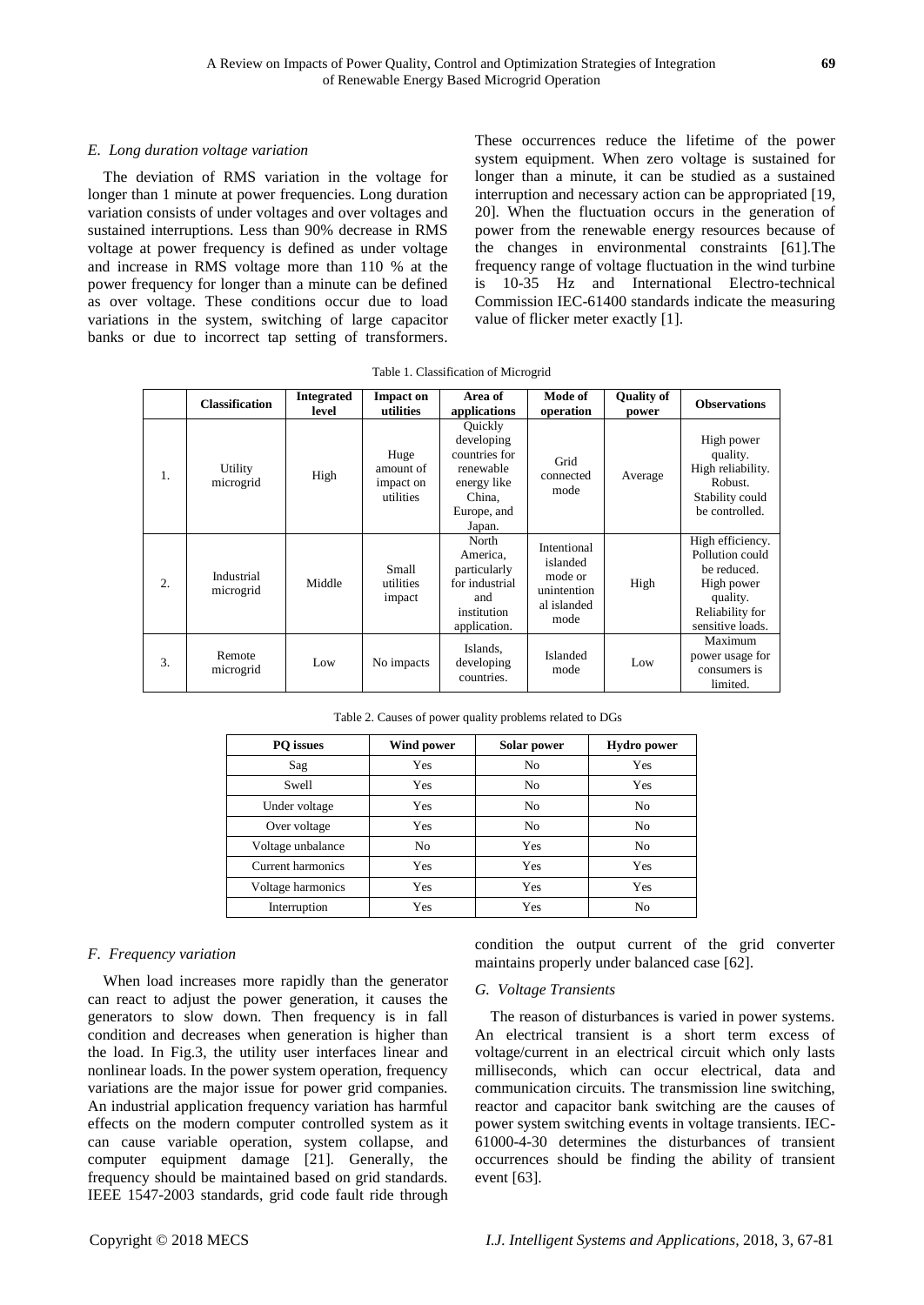## *H. Voltage unbalance and harmonics*

Voltage unbalance is one of the voltage related compensation. Low voltage (LV) microgrid, voltage unbalance is the general issue, where most of the loads are in single phase load. In literature [22], current and voltage harmonics are compensated by using the active filters. The further functions of active filters such as compensation of current and voltage unbalance, voltage flicker, voltage spikes. Rectifiers, inverters, switch mode power supplies, and energy saving lamps is the sources of harmonics which can easily appear in microgrid [23], but to mitigate the voltage distortion several recent inverters use filters which may give to harmonics at the user end to utilize power electronic based equipment. In [24, 25] voltage unbalance of DG output varies when the overall system changes after the disconnection of microgrid from the main grid. In an islanding mode of operation determines an output of the unbalanced three phase voltage exceeds the threshold value. The general equation of voltage unbalance at the observing time t is given by,

$$
VU_t = \frac{NS_t}{PS_t} \tag{1}
$$





Where  $NS_t$  and  $PS_t$  represent the magnitudes of the negative and positive sequence of the voltage at t. If negative sequence voltage can be eliminated then voltage harmonics should be affected and tedious calculation of threshold values are the major drawbacks. IEC recommends the voltage unbalance limits should be below 2%. The characteristics of power quality phenomena have been identified in Table 3.

#### III. HARMONIC DETECTION SCHEMES

Harmonic Detection Schemes can be categorized into two types which include time domain methods and the frequency domain methods. Fast Fourier Transform (FFT), Discrete Fourier Transform (DFT), RMS voltage detection method, Sliding Discrete Fourier Transform (SDFT), the peak voltage detection method are the frequency domain methods [26].Synchronous Reference Frame (SRF) phase locked loop (PLL), Instantaneous reactive power and kalman filtering are the methods to remove the harmonic components from detecting the three-phase waveforms [27].

#### *A. RMS Voltage Detection Method*

In general, RMS is an equivalent value of dc voltage although RMS voltage is 0.707 times the peak voltage. The supply voltage of the RMS value and the comparison of the value is given to a threshold. An initial phase angle can depend on the residual voltages and durations, also detection capability and probabilistic performance are the negative aspects of RMS voltage methods [28]. The phase angle of supply voltage does not provide information in the event of RMS based methods. The RMS voltage can be derived by [29],

$$
V_{rms} = \left| \frac{1}{N} \sum_{i=1}^{N} V^2 \left[ i \right] \right| \tag{2}
$$

 $N \rightarrow$  number of sampled points per cycle. V [i]  $\rightarrow$  i<sup>th</sup> sampled voltage.

If the N value becomes higher, then RMS value could be derived. The sampling *j* of the RMS value can be computed by,

$$
V_{\text{rms}}[j] = \sqrt{\frac{1}{N} \sum_{i=0}^{N-1} V^2[j-i]}
$$
 (3)

Assume 
$$
S[j] = \sum_{i=0}^{N-1} V^2[j-i]
$$
, then  
\n
$$
S[j] - S[j-i] = \sum_{i=0}^{N-1} V^2[j-i] - \sum_{i=0}^{N-1} V^2[j-i-1]
$$
\n(4)

$$
=V^{2}[j]-V^{2}[j-N]
$$
 (5)

So,

$$
S[j] = V^{2}[j] - V^{2}[j-N] + S[j-1]
$$
 (6)

The disadvantage of this method is inaccurate calculation because of the low order harmonic distortion and the grid voltage variation ratio should be detected.

## *B. Peak Voltage Detection Method*

An alternative method of RMS to detect voltage sag is the peak voltage method used for detecting voltage variation ratio of the grid. This peak voltage detection method can be expressed by,

$$
V_{peak} = \max |V(t - \tau)|, 0 < \tau < t \tag{7}
$$

Where,

 $V(t-\tau)$   $\rightarrow$  the sample grid voltage.  $t \rightarrow$  the sampling interval  $\tau \longrightarrow$  the instantaneous sample time.

When Low Voltage Ride Through (LVRT) operation is used to verify the ratio of grid voltage variation, the peak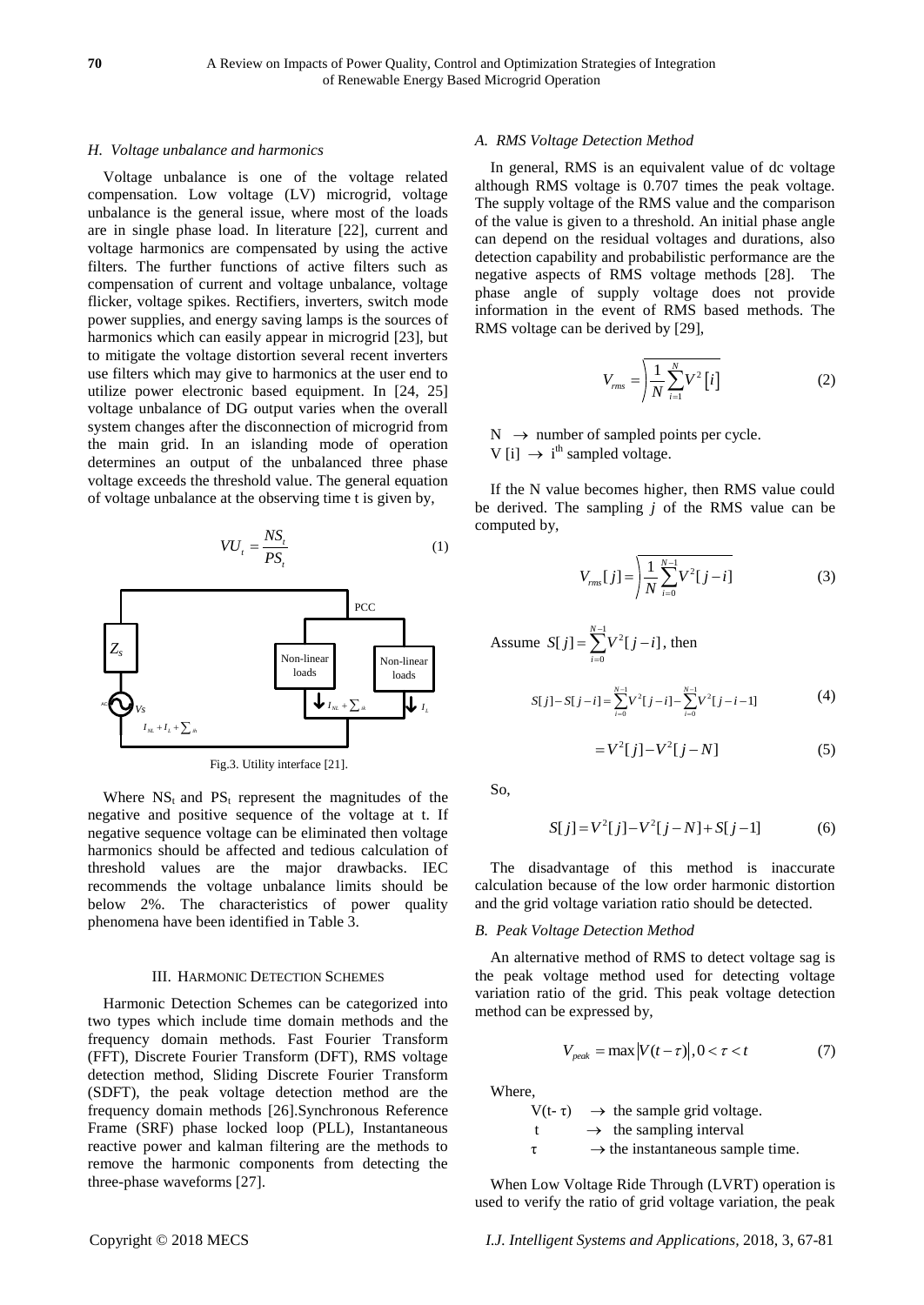voltage detection method has limited use the half fundamental cycle. Likewise, low order harmonic

distortion can detect inaccuracy calculation [57].

| Sl. No | <b>Types</b>                                                                               | <b>Duration</b>                         | <b>Voltage</b><br>magnitude | <b>IEEE &amp; IEC</b><br>standards | <b>References</b> |
|--------|--------------------------------------------------------------------------------------------|-----------------------------------------|-----------------------------|------------------------------------|-------------------|
|        | Voltage Sag                                                                                | $0.5-30$ period                         | $0.1 - 0.9$ pu              | <b>IEEE 519</b>                    | 60                |
| 2      | <b>Voltage Swell</b>                                                                       | $0.5-30$ period                         | $1.1 - 1.8$ pu              | <b>IEEE 519</b>                    | 60                |
| 3      | Short Interruption                                                                         | $0.5-30$ period                         | $< 0.1$ pu                  | <b>IEEE-1547</b>                   | 64                |
| 4      | Under voltage variation                                                                    | $>1$ min                                | $0.8 - 0.9$ pu              | IEC-61400                          | 1,61              |
| 5      | Over voltage variation                                                                     | $>1$ min                                | $1.1 - 1.2$ pu              | IEC-61400                          | 1,61              |
| 6      | Sustained interruption                                                                     | $>1$ min                                | 0.0 <sub>pu</sub>           | IEC-61400                          | 1,61              |
| 7      | Voltage unbalance                                                                          | Steady state                            | $0 - 0.1%$                  | <b>IEEE-1547</b>                   | 64                |
| 8      | <b>Harmonics</b>                                                                           | Steady state                            | $0 - 20%$                   | IEC-61400                          | 1,61              |
| 9      | Impulsive transients<br>Nanosecond<br>$\overline{2}$ .<br>Microsecond<br>3.<br>Millisecond | $< 50$ ns<br>$50$ ns- $1$ ms<br>$>1$ ms |                             | IEC-61000-4-30                     | 63                |
| 10     | Frequency variation                                                                        |                                         | IEEE 1547-2003              | 62                                 |                   |

Table 3. Characteristics of power quality phenomena [65]

## *C. Discrete Fourier Transform Method*

The purpose of DFT is to indicate in a time window to the sample signal in the harmonic components of the digital system. DFT is inaccurate for non – stationary signals [30]. The DFT can be defined as an equation (8),

$$
X(k) = \sum_{n=0}^{N-1} x(n) W N^{kn}, (k = 0, 1, 2, \dots, N-1)
$$
 (8)

Where,

$$
WN = e^{\frac{-j2\pi}{N}}
$$

#### *D. Fast Fourier Transform Method*

Fourier Transform has a lot of limitations on the analysis of short time high frequency and long-time lowfrequency signals. Fast Fourier Transform (FFT) is a rapid algorithm of DFT and it decomposes the big point DFT into a small point DFT in this manner computational time can be reduced [31]. Information on the magnitude and phase angle of the harmonic components is provided



## *E. Sliding Discrete Fourier Transform Method*

Sliding DFT is one among the essential tools for investigating the signals for the harmonic components; also sampling time on DFT performs an N -point. It consists of two cascaded digital filters, combo filter proceeds from second order finite impulse response (FIR). The SDFT algorithm calculates the normalized frequency. The plus point of the SDFT is the simple structure and computational complexity has lower than the DFT and FFT. Z-domain transfer function of SDFT as defined in [32] is given below,

$$
H_{\text{SDFT}}(z) = \frac{e^{\frac{j2\pi k}{N}1 - z^{-N}}}{1 - re^{\frac{j2\pi k}{Nz^{-1}}}}
$$
(9)

Where, N is the sample count, k is an integer represents  $k<sup>th</sup>$  harmonic and  $1-z<sup>N</sup>$  is the comb filter of FIR. H(z) can be divided into real and imaginary parts.



Fig.4. Structure of SDFT [33].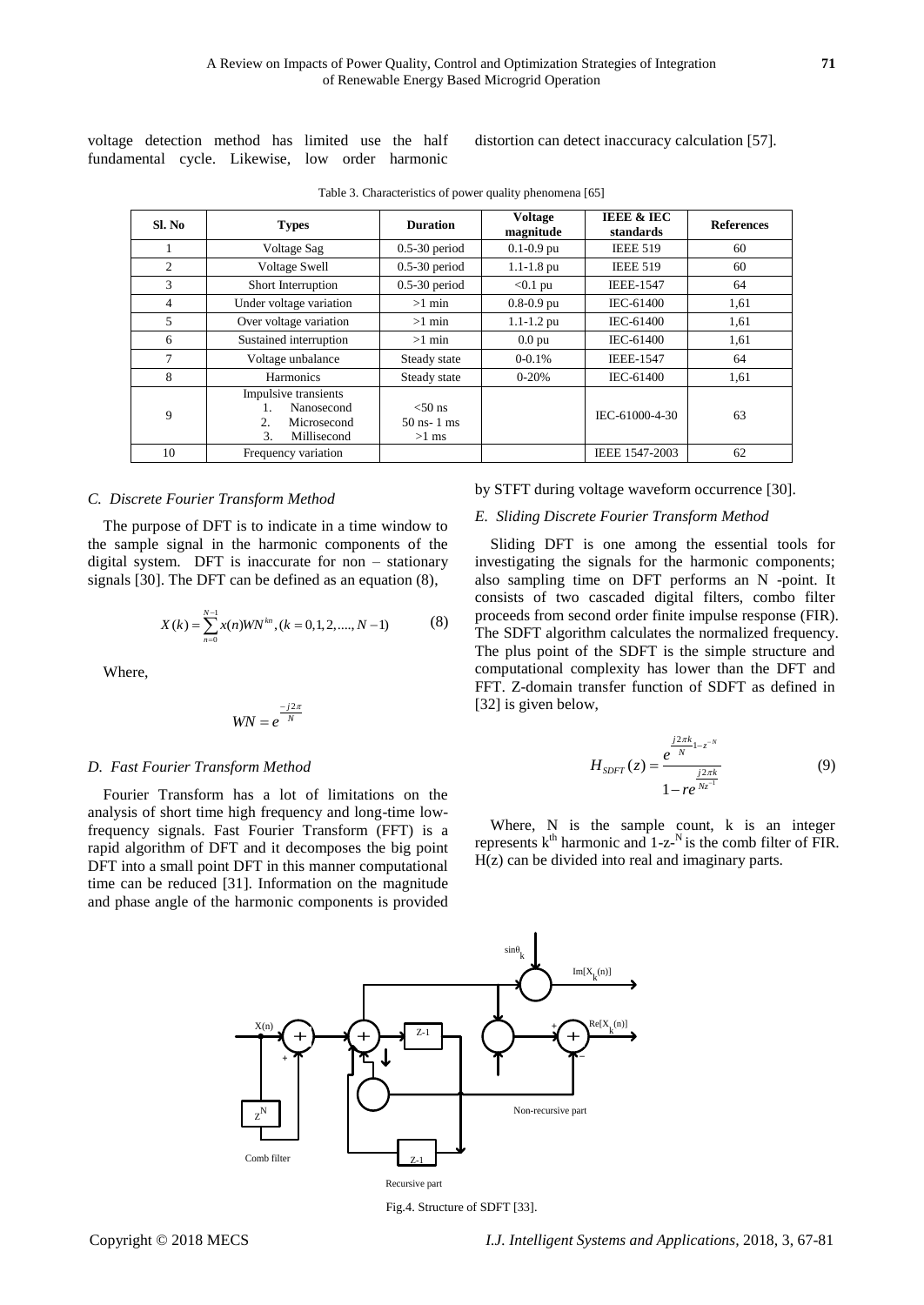$$
\operatorname{Re}\left[H(z)\right] = \frac{1 - z^{-N} \left(\cos\left(\frac{2\pi k}{N}\right) - z^{-1}\right)}{1 - 2\cos\left(\frac{2\pi k}{N}\right)z^{-1} + z^{-2}}\tag{10}
$$

$$
\operatorname{Im}\left[H(z)\right] = \frac{1 - z^{-N} \left(\sin\left(\frac{2\pi k}{N}\right)\right)}{1 - 2\cos\left(\frac{2\pi k}{N}\right)z^{-1} + z^{-2}}\tag{11}
$$

In the above equation, SDFT of real and imaginary parts can be generated using comb filter  $(1-z<sup>-*X*</sup>)$  and resonator. The schematic diagram of SDFT is shown in Fig. 4 [33].

## IV. CONTROL METHODS IN MICROGRIDS

In [34, 35] repetitive controller is a simple learning control method which maintains low total harmonic distortion (THD) in load voltage and grid current. Also, it reaches smooth and continuous transfer of operation mode. In [58], the multilevel inverter is used to enhance the quality of voltage waveform with lower THD. Fig. 5 [36], represents the simplified diagram of a repetitive controller.

Harmonic droop control strategy [37] is performed for every individual harmonic, which maintains the difficulty in the reactive power at the different frequencies. Fig. 6 shows that the h<sup>th</sup> harmonic droop control. The h<sup>th</sup> harmonic frequency should be set as the frequency set point.



Fig.5. Repetitive controller [36].

The harmonic droop controller equation can be written as,

$$
E_h = -n_h P_h \tag{12}
$$

$$
\omega_h = h\omega^* - m_h Q_h \tag{13}
$$

where,  $P_h$  is the real power and  $Q_h$  is the reactive power for  $h<sup>th</sup>$  harmonic frequency and  $n<sub>h</sub>$ ,  $m<sub>h</sub>$  are the droop

coefficients. The RMS value  $E<sub>h</sub>$  and phase angle to be formed by the h<sup>th</sup> harmonic frequency at the reference voltage  $V_{rh}$  generated from the combination of  $\omega_{h}$ . Harmonic frequency  $\omega_h$  from equation (13) can be combined to  $-m_hn_h$  from  $\omega_{ht}$  with adding the  $\delta_h$ , where  $\omega_t$ phase of the voltage reference. It does not depend on the impedance of the output voltage but may also include resistive, inductive, capacitive or complex.



Fig.6. Harmonic droop control [37].

Generally, Adaptive virtual impedance control method [38, 39] is the power flow control method in low voltage distribution grids. Fig.7 shows the basic arrangement of the adaptive virtual impedance control used to extract the positive and negative sequence at harmonic components. The positive sequence component and other current components cause for the resistive – inductive structure and resistive – capacitive virtual impedance and this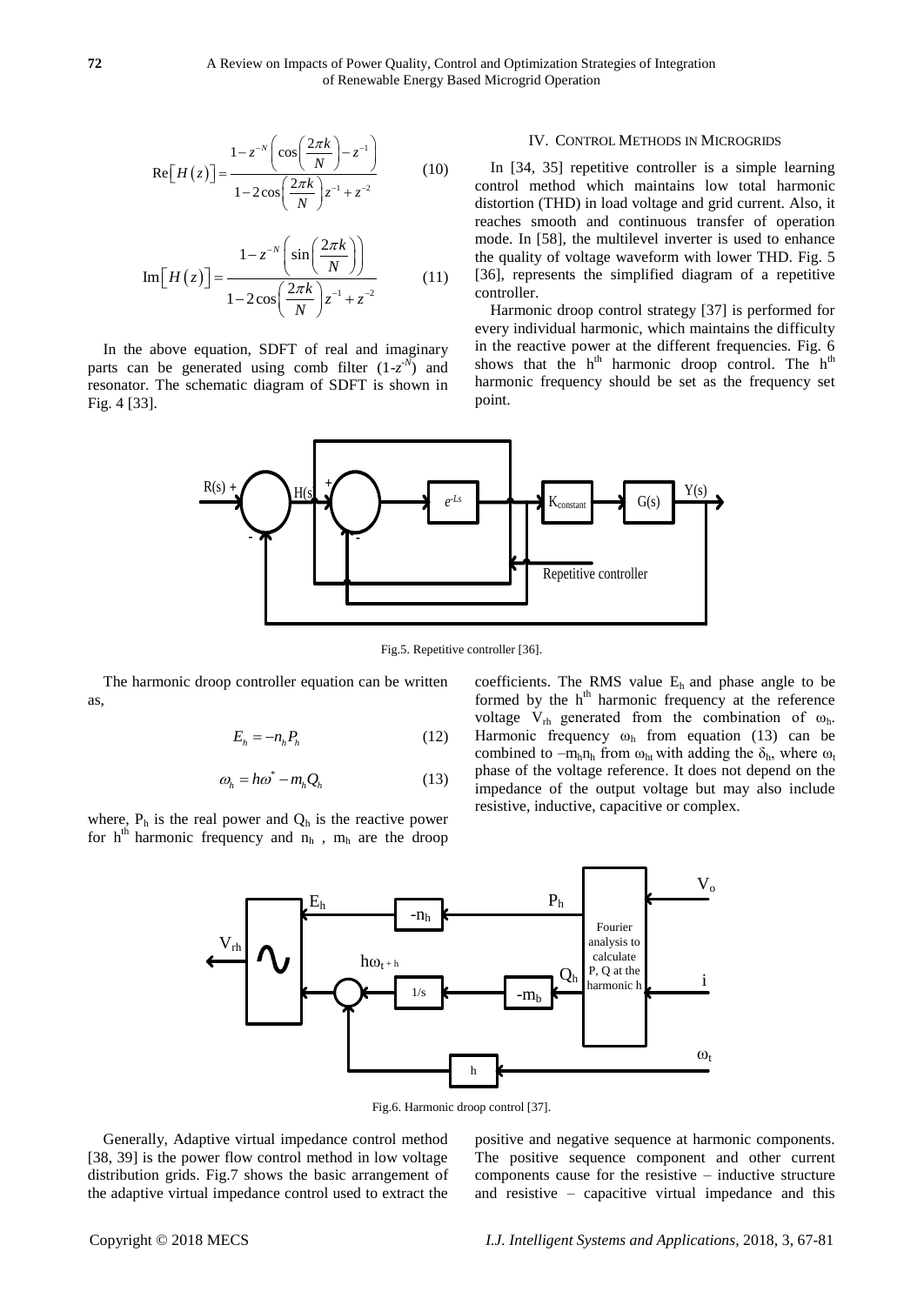performance of droop controllers is to exalt by the resistive – inductive virtual impedance. The resistive – capacitive blocks provide proper sharing of load current among inverters of negative sequence and harmonic components. Actually, the resistive element improves damping of the system and inductive parts have decoupled real and reactive power [40]. In the low voltage distribution grid, droop controlled voltage source converter and reactive power sharing can increase the efficiency [39]. An important purpose of virtual impedance is the compensation of harmonics which can reduce the harmonics in the grid voltage.



Fig.7. Adaptive virtual impedance.

The voltage controllers [41] adjust the inverter output voltage and it locates to the current controller. Proportional-integral (PI) controller, two degrees of freedom (2DOF) controller, resonant controller, hierarchical control, and repetitive controller are the several controllers used in the voltage controller design. The output voltages of the harmonic distortion while inverter supplies linear and non-linear loads are reduced by using these controllers. The parallel operation of inverters voltage droop control the power angle depends on active power and voltage difference on the reactive power [42].

$$
f - f_0 = K_p (P - P_0)
$$
 (14)

$$
V_s - V_0 = -K_q(Q - Q_0)
$$
 (15)

In PI voltage control, the system response minimizes the steady-state error with its integral action. The two degree of freedom controller deals with the system deviation and reference variation. The major advantage of this technique is greater robustness. Hierarchical [43] control scheme is a common microgrid which consists of a primary and secondary control level. The DG local

controllers act as the primary control and the central controller acts as the secondary control. This controller sends the reference signal to every DG's properly to reduce the voltage unbalance and harmonic distortion at the microgrid.

In [44], decoupling control scheme is suggested an electric spring (ES) in a microgrid is utilized for the active and reactive power flow control with variable and uncertain renewable energy. By adjusting the shift angle and amplitude of the modulation signal of the ES, the voltage dip and frequency deviation are improved. Integrated power quality controller (IPQC) [45] installed at PCC of the microgrid is recommended to reduce the voltage fluctuation, harmonic high penetration, bidirectional power flow and over current. To improve the source impedance to harmonics for the reason that primary winding shows the high impedance to harmonic also acts as a harmonic isolator. In literature [36], the resonant controller is based on the internal mode principle. It can be expressed as,

$$
C(s) = \frac{K_1 \omega_0}{s^2} + {\omega_0}^2
$$
 (16)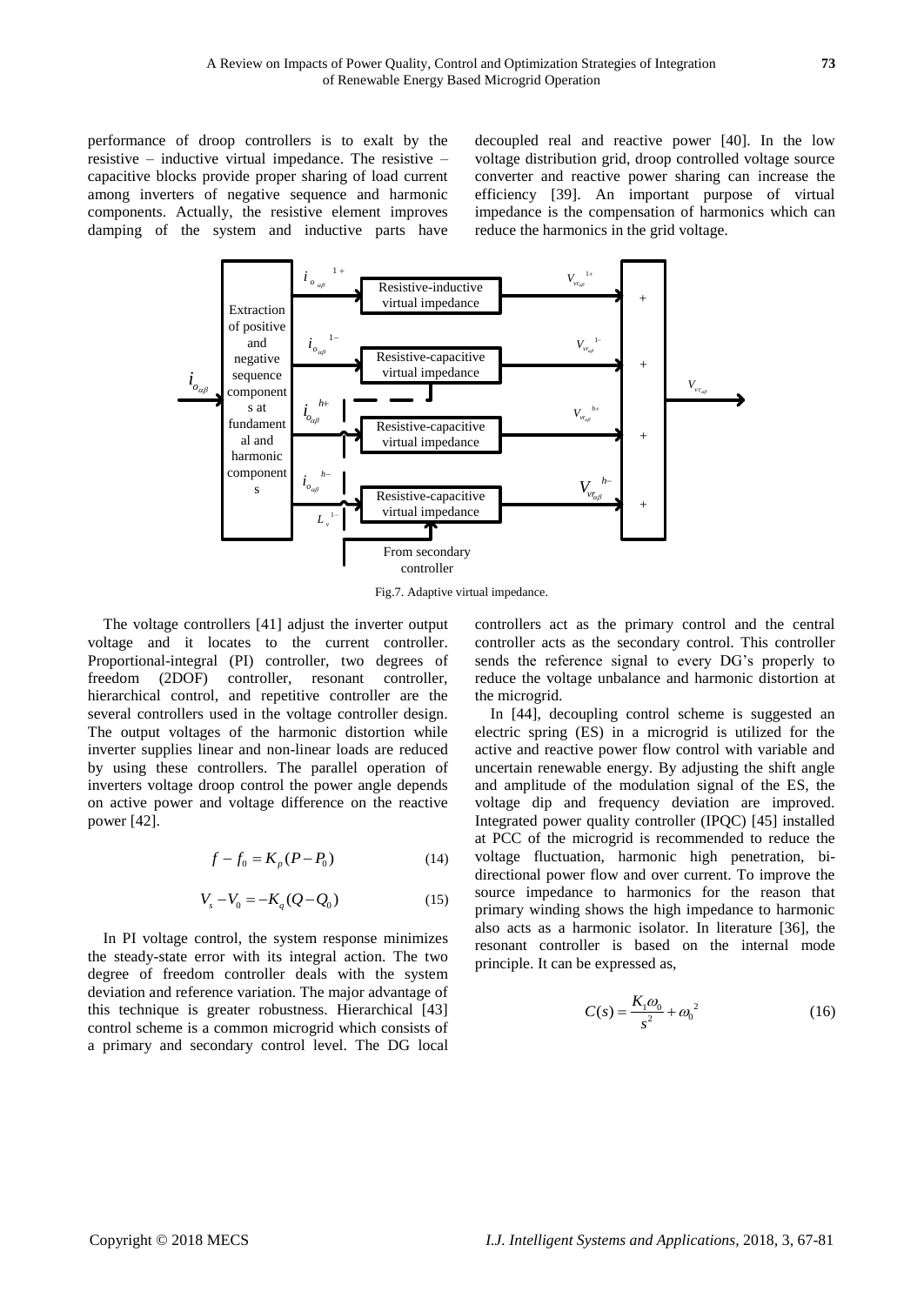| <b>Author</b>                                  | Ref.no    | Year          | <b>Control</b>                           | <b>Merits</b>                                                                                                                                                                                                                                                                | <b>Demerits</b>                                                                                                                                                                                    |
|------------------------------------------------|-----------|---------------|------------------------------------------|------------------------------------------------------------------------------------------------------------------------------------------------------------------------------------------------------------------------------------------------------------------------------|----------------------------------------------------------------------------------------------------------------------------------------------------------------------------------------------------|
| Mario Herr án A<br>et al.                      | 35        | 2014          | Repetitive<br>control                    | ➤<br>efficient<br>Simple<br>and<br>learning algorithm.<br>$\blacktriangleright$<br>It enables rejection of<br>signals with the high<br>harmonic.                                                                                                                             | ⋗<br>High<br>current<br>distortion can show<br>with<br>small<br>frequency changes.<br>⋗<br>Computational cost<br>is high.                                                                          |
| Qing-Chang<br>Zhong et al,<br>Jinwei He et al. | 37.<br>38 | 2013.<br>2015 | Harmonic droop<br>control                | $\blacktriangleright$<br>Power sharing and droop<br>control must be reduced<br>an individual harmonic<br>frequency.<br>$\blacktriangleright$<br>It avoids the complexity<br>of calculating the<br>reactive power.                                                            | ⋗<br>It may cause some<br>stability problems.                                                                                                                                                      |
| Jinwei He et al.                               | 38.46     | 2015,<br>2013 | Adaptive virtual<br>impedance<br>control | $\blacktriangleright$<br>the<br>steady<br>In<br>state<br>condition,<br>reactive<br>of<br>microgrid,<br>power<br>power<br>imbalance,<br>harmonic power sharing<br>should be compensated.<br>$\blacktriangleright$<br>It reduces noises to the<br>DG units.                    | ➤<br>Total<br>reactive<br>power demand has<br>variation<br>some<br>during<br>the<br>compensation<br>of<br>harmonic<br>power<br>sharing error.                                                      |
| Mehdi<br>Savaghebi et al,<br>Jinwei He et al.  | 43,47     | 2012,<br>2015 | Voltage control<br>method                | Less harmonic distortion<br>➤<br>than the current injected<br>control.<br>$\blacktriangleright$<br>Regulates DG unit when<br>feeder impedance<br>depends on virtual<br>impedance.                                                                                            | ↘<br>Sufficient damping<br>to system resonance<br>is not provided.                                                                                                                                 |
| <b>Ouoc-Nam</b><br>Trinh et al.                | 48        | 2014          | Hysteresis<br>control method             | Simple structure.<br>⋗<br>$\blacktriangleright$<br>Fast response.                                                                                                                                                                                                            | $\blacktriangleright$<br>Switching noises in<br>supply current and<br>load<br>voltage<br>is<br>generated due to the<br>variation<br>of<br>frequency.<br>⋗<br>Control<br>performance is<br>limited. |
| Jiefeng Hu et al,<br>Ali Bidram et al.         | 49.50     | 2014,<br>2012 | Virtual flux<br>droop control<br>method  | $\blacktriangleright$<br>achieve<br>It<br>can<br>independent<br>power<br>sharing.<br>Simple control structure<br>➤<br>and without multi -<br>feedback loops.<br>$\blacktriangleright$<br>Frequency deviation is<br>lower<br>than<br>the<br>conventional<br>voltage<br>droop. | ➤<br>Cannot<br>handle<br>nonlinear loads.<br>↘<br>Voltage regulation<br>not<br>surely<br>is<br>supported.                                                                                          |
| Mohammad S.<br>Golsorkhi et al.                | 72        | 2016          | Model<br>predictive<br>control           | It can improve the power<br>➤<br>quality by the voltage<br>unbalance limits should<br>be below 2%.<br>⋗<br>Current<br>harmonics<br>should be eliminated.                                                                                                                     | $\blacktriangleright$<br>During high loading<br>condition<br>active<br>power and current<br>overloaded could be<br>prevented.                                                                      |

Table 4. Comparison of control techniques utilized in Microgrid Inverters

## V. OPTIMIZATION TECHNIQUES IN MICROGRID

In real-time, the optimization problem in a microgrid is a complicated concern. The system securities, optimal operation, and reduction of emission are the wide range of microgrid control that needs from one operating mode to other without violating system constraints [83]. The essential characteristics of microgrids are as follows:

In islanding mode of operation, the power quality and stability should be maintained and it requires improvement of control approach which needs to be both generation and distribution side.

Voltage and frequency control problems formed by the transitions from original operation to islanding mode of operation [51]. A brief overview of some of these optimization techniques is shown in table 5.

Fen Tang et al [52], proposed a fundamental synchronization control (FSC) and distortion synchronization control (DSC) algorithms acts as a distributed actuators. In islanded mode, current controlled mode (CCM) and voltage controlled mode (VCM) voltage source converters are used for distributed storage (DS) provides power balance and voltage support. During distorted and unbalanced voltage conditions DSC algorithm is used to achieve a smooth reconnection. The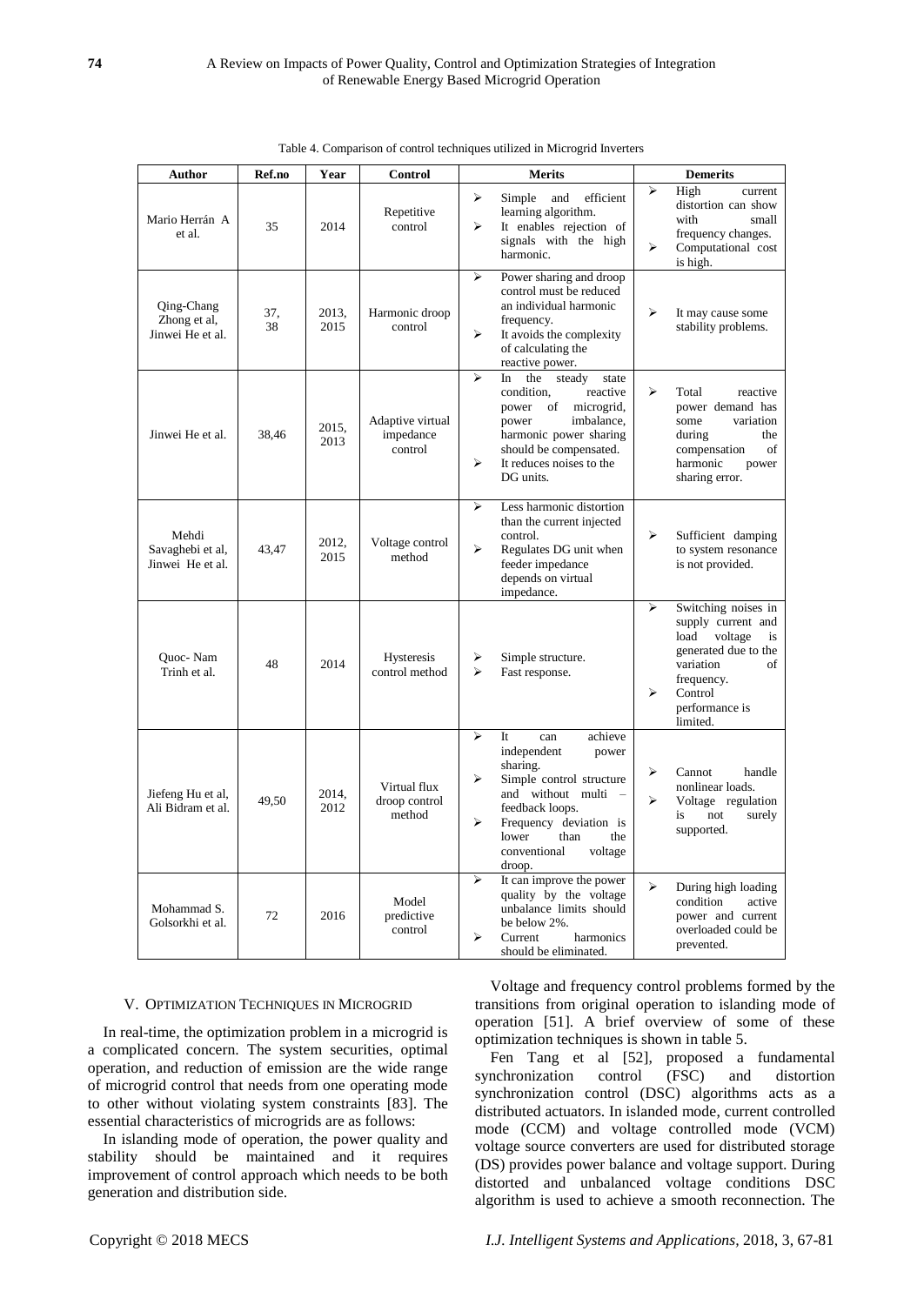important advantage of active synchronization is the simple design of parameters which include PLL structure. So, the voltage normalization is feasible.

Ali Maknouninejad et al [42] presented the cooperative distributed optimization to the DGs VAR generation control in a microgrid. The objective of this technique is to minimize the total voltage across the microgrid. The minimization of cost function can be written as,

$$
\sum_{i=1}^{N} f_i, f_i = \left(\frac{1}{2}\right) (1 - V_i)^2 \tag{17}
$$

The benefits of this optimization technique are the minimization of losses and unified voltage profile. Also, it is possible to determine the low active power losses and stability analysis.

Alessandra Parisio et al [53, 54] implemented a mixed integer linear programming (MILP), a model predictive control (MPC) approach of optimization in microgrid operation. MPC – MILP control economically optimizes the microgrid operation and computational burden by using commercial solvers without decomposition techniques. The application of MPC is to prediction models, operation and security constraints.

Saeed Jazebi et al [55], proposed a shuffled frog leaping algorithm (SFLA) and imperialist competitive algorithm (ICA) are used with discrete particle swarm optimization (DPSO).

Authors proved that the harmonic losses might be reduced after reconfiguration, whereas voltage and current deviation could be satisfied.

Yixi Zhu et al [56] developed a virtual impedance control to determine with the help of genetic algorithm (GA) optimized to reduce the reactive power sharing error. Also, DG units share the loads in MG network that is unbalanced power and harmonic power.

In literature [67], the performance of particle swarm optimization (PSO) algorithm is based on the evolution of particle and combination of the swarm. The equations of search rule with respect to position vector  $X_i$  and velocity vector  $V_i$  can be expressed by,

$$
V_i^{k+1} = \omega V_i^k + c_1 r d_1 \left( X_p b_i^k - X_i^k \right) + c_2 r d_2 \left( X_g b^k - X_i^k \right) \tag{18}
$$

$$
X_i^{k+1} = X_i^k + V_i^{k+1} \tag{19}
$$

$$
\omega = \omega_{\text{max}} - \frac{k.(\omega_{\text{max}} - \omega_{\text{min}})}{N}
$$
 (20)

where  $c_1$ ,  $c_2$  are positive constants;  $\omega$  is the weight of inertia; N is the total number of iterations; and  $\bar{X}_p b_i^k$ ,  $X_{g}b^{k}$  are the best positions based on its own experience. The optimal solution of search space near the boundaries should be difficult to shows the restrictions and limitations on the parameters. Therefore, the damped reflecting method is used to solve the optimal problem near the boundaries which is more consistent and robust [84, 85].

The designs of the inverter- output- controller

optimization have to be rejecting the variation of frequency and voltage disturbances in the microgrid. The principle of controller design should be stable under undisturbed closed-loop system and control of the inverter bandwidth should be a wide range of reference output power. The closed loop controller can be obtained as

$$
\tilde{x}(t) = A_{c1}\tilde{x}(t) + B_{c1}\omega(t); \tilde{x}(0) = 0
$$
\n(21)

$$
y(t) = C_{c1}\tilde{x}(t) + D_{c1}\omega(t)
$$
 (22)

In the stability criterion, closed loop poles are located in the left half plane which means the matrix  $A_{c}$  must be Hurwitz. In closed loop system the eigenvalue of s plane is achieved by the controller criterion, also the convolution operator of  $L_1$  can be minimized by the performance criterion. The  $L_1$  theory of convolution operator can be expressed as

$$
||G||_1 = \sup_{\omega L \infty} \frac{||y||_{\infty, \infty}}{||y||_{\infty, 2}}
$$
 (23)

The above equation can be represented by reducing the frequency and voltage disturbances to control the current performance of the inverter.  $\|G\|_1$  has bounded that the closed loop controls system, if the stability criterion is satisfied. This PSO for the inverter controller techniques is only considered the PI controller parameters and it needed more improvement.

In the droop-controller optimization an operation of microgrid should be more efficient and stability of the output of DG control, the reason can be minimized an integrated error cost function with small signal steady state errors. In this optimization technique, the objective function of minimizing an error cost function is integrated time-weighted squared error (ITAE). The operating conditions of stability criterion can be considered as the three conditions such as grid-connected mode  $(J_1)$ , the transition period between grid-connected and islanded mode  $(J_2)$  and islanded mode  $(J_3)$ . The equation of cost function can be expressed as

$$
J = \sum_{i=1}^{3} J_i = \sum_{i=1}^{3} \left[ \sum_{k=k_0}^{k_f} \left[ k - k_0^{i} \right] W \left| E^{i}(k) \right| \right] \tag{24}
$$

where  $\tau$  is the performance of the control index, k is the sampling period, W is the matrix of the weighting element. The matrix of absolute error  $E^{i}(k)$  can be represented as,

$$
E^{i}(k) = \left[\Delta_{p}^{i}(k), \Delta_{Q}^{i}(k), \Delta_{freq}^{i}(k)\right]^{T}
$$
 (25)

The measurements and references of real and reactive power error can be determined as  $\Delta P^i(k)$  and  $\Delta Q^i(k)$ ,  $\Delta V^{i}(k)$  is the voltage deviation and  $\Delta f \text{req}^{i}(k)$  is the frequency deviation from the per unit (p.u.) value. In this

Copyright © 2018 MECS *I.J. Intelligent Systems and Applications,* 2018, 3, 67-81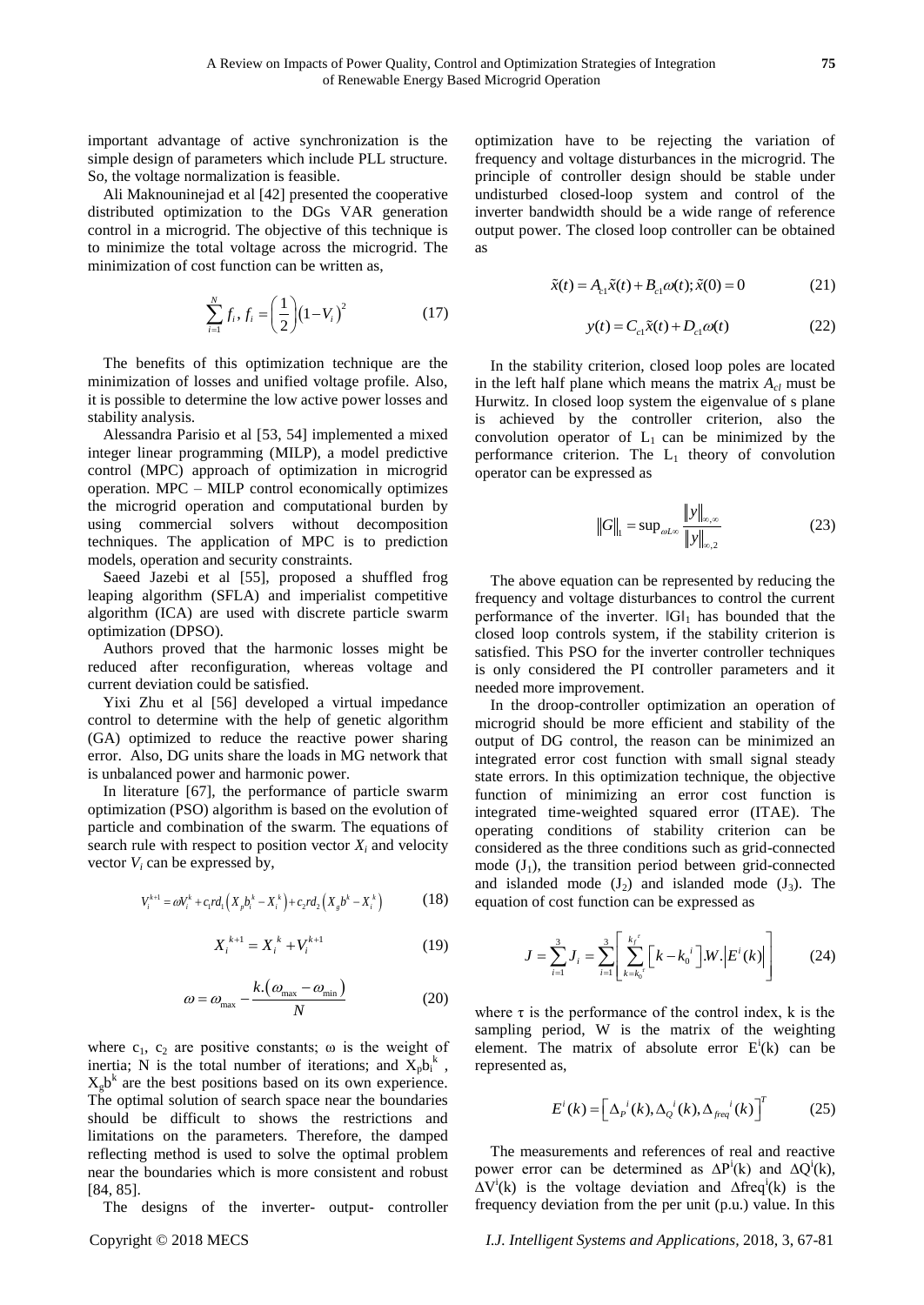technique normally, the p.u. value is 1.0 p.u. The parameters of actual droop control power sharing between DG's can be explained as

$$
R_i = R_o.r_i \tag{26}
$$

$$
M_i = M_o.m_i \tag{27}
$$

Therefore the power sharing between DG becomes the ratio of real power is 1/5:1/7 and ratio of reactive power are 1:1. The amount of power sharing between real and reactive power using droop controllers in a microgrid system should be quickly stable in nature.

In [68], optimization based on genetic algorithm (GA) was proposed to improve the stability and easily switching the operation of different modes in a microgrid. The dynamic performance of optimization objective function can be obtained as

$$
\min J = \sum_{i=1}^{M} \left\{ \int_{t=t_o^{i}}^{t_f^{i}} \left( t - t_o^{i} \right) \left[ \left( P(t) - P^{*}(t) \right)^{2} + \left( Q(t) - Q^{*}(t) \right)^{2} \right] dt \right\}
$$
\n(28)

where  $P(t)$ ,  $O(t)$  are the real and reactive power in the various operation mode, *M* is the microgrid operation mode,  $t_o$  is the start time in *i* and  $t_f$  is end time in *i*. The characteristic of GA is global search, stochastic, adaptive and parallel applicable for solving the optimization problem in the nonlinear system. Control parameters for microgrid  $X = [m_p, n_q, K_{pw}, K_{ic}]$  which is affecting that small signal steady state stability and high sensitive performance also, control parameters can act as optimal variables. The flowchart of microgrid optimization of a genetic algorithm as shown in Fig.8.



Fig.8. Flowchart of genetic algorithm optimization process.

In [69], consensus algorithm based distributed control methods for DC micro grids was proposed to attain the sharing of information and coordinate multiple distribution units. Consensus algorithm contains continuous control domain and discrete control domain, the model of continuous time (CT) has more accuracy and discrete time (DT) model can act as a digital

communication control network. The continuous and discrete time integrator of consensus algorithm can be expressed as,

$$
\dot{x}_i(t) = \sum_{j \in N_i} a_{ij} \cdot (x_j(t) - x_i(t)) \tag{29}
$$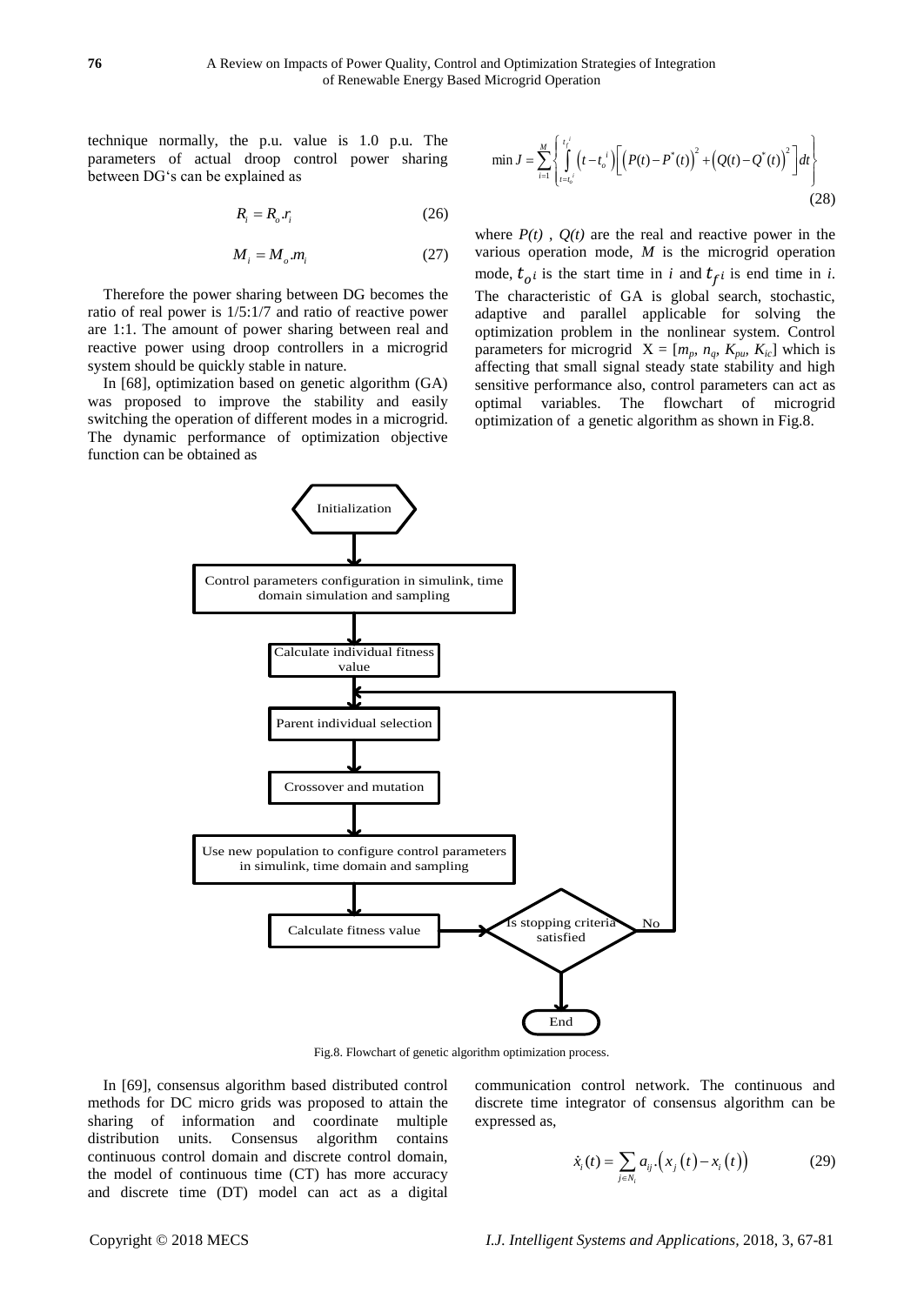$$
x_i(k+1) = x_i(k) + \varepsilon \sum_{j \in N_i} a_{ij} \cdot (x_j(k) - x_i(k)) \qquad (30)
$$

#### VI. MICROGRID APPLICATIONS IN RENEWABLE ENERGY

|                       |                     | $x_i(k+1) = x_i(k) + \varepsilon \sum_{i \in N_i} a_{ij} (x_i(k) - x_i(k))$<br>where, $N_i$ is the set of agents connected with i, $\varepsilon$ is the<br>constant weight of the edge, $a_{ij}$ is the connection between<br>the node $i$ and $j$ . To conclude the features of control<br>algorithm have more accuracy for sharing of current, the<br>speed of the system should be a high response.<br>VI. MICROGRID APPLICATIONS IN RENEWABLE ENERGY<br>The application of the AC-DC converter in the wind<br>turbines is generally used in islanding operation of DC<br>converters. The DC grid is constructed for both high<br>voltage and low voltage that is called as LVDC grid, it<br>requires regulation of voltage and power control process | (30)                                                                | Table 5. Optimization methods for power quality improvement in microgrid | should act as the load side control [70]. In DG wind<br>turbine generator is significantly used in the wind power<br>generation systems. In literature [71], the cause of wind<br>speed variation is the fluctuations of power that can be<br>affected by the frequency and voltage stability where the<br>stability of the generated power fluctuation should be<br>controlled by fast and robust methods. The improvement<br>of real and reactive power has control by different<br>approaches to transmitting the output power to the grid<br>with energy storage system (ESS) solutions. The<br>applications of wind power generation systems and<br>hybrid renewable energy sources vanadium redox flow<br>battery (VRB) based ESS systems were used in Australia<br>and Japan. Low maintenance cost, quick response, high<br>capacity is the major advantages of VRB. |  |
|-----------------------|---------------------|----------------------------------------------------------------------------------------------------------------------------------------------------------------------------------------------------------------------------------------------------------------------------------------------------------------------------------------------------------------------------------------------------------------------------------------------------------------------------------------------------------------------------------------------------------------------------------------------------------------------------------------------------------------------------------------------------------------------------------------------------------|---------------------------------------------------------------------|--------------------------------------------------------------------------|-----------------------------------------------------------------------------------------------------------------------------------------------------------------------------------------------------------------------------------------------------------------------------------------------------------------------------------------------------------------------------------------------------------------------------------------------------------------------------------------------------------------------------------------------------------------------------------------------------------------------------------------------------------------------------------------------------------------------------------------------------------------------------------------------------------------------------------------------------------------------------|--|
| <b>References</b>     | Year of             | <b>Category of</b>                                                                                                                                                                                                                                                                                                                                                                                                                                                                                                                                                                                                                                                                                                                                       |                                                                     | Method of optimization                                                   | <b>Objectives</b>                                                                                                                                                                                                                                                                                                                                                                                                                                                                                                                                                                                                                                                                                                                                                                                                                                                           |  |
| 74                    | publication<br>2013 | optimization<br><b>PSO</b>                                                                                                                                                                                                                                                                                                                                                                                                                                                                                                                                                                                                                                                                                                                               |                                                                     | Particle swarm optimization for<br>control                               | To regulate the power sharing between the<br>microgrid and utility under variable load<br>conditions [74].                                                                                                                                                                                                                                                                                                                                                                                                                                                                                                                                                                                                                                                                                                                                                                  |  |
| 75                    | 2013                | <b>PSO</b>                                                                                                                                                                                                                                                                                                                                                                                                                                                                                                                                                                                                                                                                                                                                               | Particle swarm optimization for<br>frequency and voltage regulation |                                                                          | When the microgrid is operated in islanded<br>condition harmonic distortion, voltage and<br>frequency regulation, power sharing, steady<br>state response and dynamic state response<br>are the parameters could be optimized [75].                                                                                                                                                                                                                                                                                                                                                                                                                                                                                                                                                                                                                                         |  |
| 76                    | 2010                | <b>PSO</b>                                                                                                                                                                                                                                                                                                                                                                                                                                                                                                                                                                                                                                                                                                                                               | Particle swarm optimization<br>based PWM inverter                   |                                                                          | Using selective harmonic elimination (SHE)<br>technique low order harmonics<br>are<br>eliminated [76].                                                                                                                                                                                                                                                                                                                                                                                                                                                                                                                                                                                                                                                                                                                                                                      |  |
| 77                    | 2013                | <b>PSO</b>                                                                                                                                                                                                                                                                                                                                                                                                                                                                                                                                                                                                                                                                                                                                               | Particle swarm optimization for<br>stability analysis               |                                                                          | To achieve the stability of the microgrid<br>using the minimization of power error based<br>on PSO [77].                                                                                                                                                                                                                                                                                                                                                                                                                                                                                                                                                                                                                                                                                                                                                                    |  |
| 78                    | 2016                | GA                                                                                                                                                                                                                                                                                                                                                                                                                                                                                                                                                                                                                                                                                                                                                       | Non-dominated sorting genetic<br>algorithm II (NSGA-II)             |                                                                          | To protect the capability of the grid<br>connected microgrid given by the demand<br>response and to improve the voltage<br>stability of the microgrid [78].                                                                                                                                                                                                                                                                                                                                                                                                                                                                                                                                                                                                                                                                                                                 |  |
| 79                    | 2016                | $HS+GA$                                                                                                                                                                                                                                                                                                                                                                                                                                                                                                                                                                                                                                                                                                                                                  | Harmony search (HS) and<br>genetic algorithm                        |                                                                          | To improve the voltage profile, reduction of<br>power loss and increase the reliability based<br>on HS via genetic algorithm [79].                                                                                                                                                                                                                                                                                                                                                                                                                                                                                                                                                                                                                                                                                                                                          |  |
| 68                    | 2016                | GA                                                                                                                                                                                                                                                                                                                                                                                                                                                                                                                                                                                                                                                                                                                                                       | Genetic algorithm                                                   |                                                                          | To achieve the stability of the microgrid<br>[68]                                                                                                                                                                                                                                                                                                                                                                                                                                                                                                                                                                                                                                                                                                                                                                                                                           |  |
| 69                    | 2016                | CA                                                                                                                                                                                                                                                                                                                                                                                                                                                                                                                                                                                                                                                                                                                                                       | Consensus algorithm                                                 |                                                                          | The objective of the consensus algorithm is<br>to voltage restoration and accurate sharing<br>of current in distributed generation [69].                                                                                                                                                                                                                                                                                                                                                                                                                                                                                                                                                                                                                                                                                                                                    |  |
| 80                    | 2013                | ACO                                                                                                                                                                                                                                                                                                                                                                                                                                                                                                                                                                                                                                                                                                                                                      | Ant colony optimization                                             |                                                                          | When microgrid is operated in autonomous<br>mode which maintains the voltage and<br>frequency of the microgrid within the limits<br>and minimize the THD [80]                                                                                                                                                                                                                                                                                                                                                                                                                                                                                                                                                                                                                                                                                                               |  |
| 55                    | 2014                | <b>SFLA</b>                                                                                                                                                                                                                                                                                                                                                                                                                                                                                                                                                                                                                                                                                                                                              | Shuffled – frog leaping<br>algorithm                                |                                                                          | To reduce harmonic losses [55].                                                                                                                                                                                                                                                                                                                                                                                                                                                                                                                                                                                                                                                                                                                                                                                                                                             |  |
| 81                    | 2016                | $SFLA + FPD$                                                                                                                                                                                                                                                                                                                                                                                                                                                                                                                                                                                                                                                                                                                                             | Shuffled $-$ frog leaping agorithm<br>+ Fuzzy pareto dominance      |                                                                          | FPD and SFLA is used to solve the multi-<br>objective<br>optimization<br>problem<br>in<br>distribution system. To minimize power<br>loss, voltage sag and THD [81].                                                                                                                                                                                                                                                                                                                                                                                                                                                                                                                                                                                                                                                                                                         |  |
| 82                    | 2013                | <b>MRGN</b>                                                                                                                                                                                                                                                                                                                                                                                                                                                                                                                                                                                                                                                                                                                                              | Modified recursive guass<br>newton algorithm                        |                                                                          | Minimization of error cost function between<br>observed and estimated signal [82].                                                                                                                                                                                                                                                                                                                                                                                                                                                                                                                                                                                                                                                                                                                                                                                          |  |
| Copyright © 2018 MECS |                     | VII. DISCUSSION AND FUTURE VISION<br>Some of the research opportunities in this area which<br>will have an impact on power quality issues and<br>renewable energy system are given below. The generated<br>power from renewable energy sources will be utilized<br>such as solar PV, the wind, battery energy storage system,                                                                                                                                                                                                                                                                                                                                                                                                                            |                                                                     |                                                                          | etc. should be extended possible [86]. The droop control<br>techniques are based on the measurement of state variable<br>networks. These state variables are mainly used to<br>distribute the distributed generation because they avoid<br>the dangerous communication link [87]. In the overal<br>review, adaptive droop control method provides better<br>sharing of reactive power and voltage regulation. The<br>control strategies of microgrid can be decided the issues<br>I.J. Intelligent Systems and Applications, 2018, 3, 67-81                                                                                                                                                                                                                                                                                                                                 |  |

#### VII. DISCUSSION AND FUTURE VISION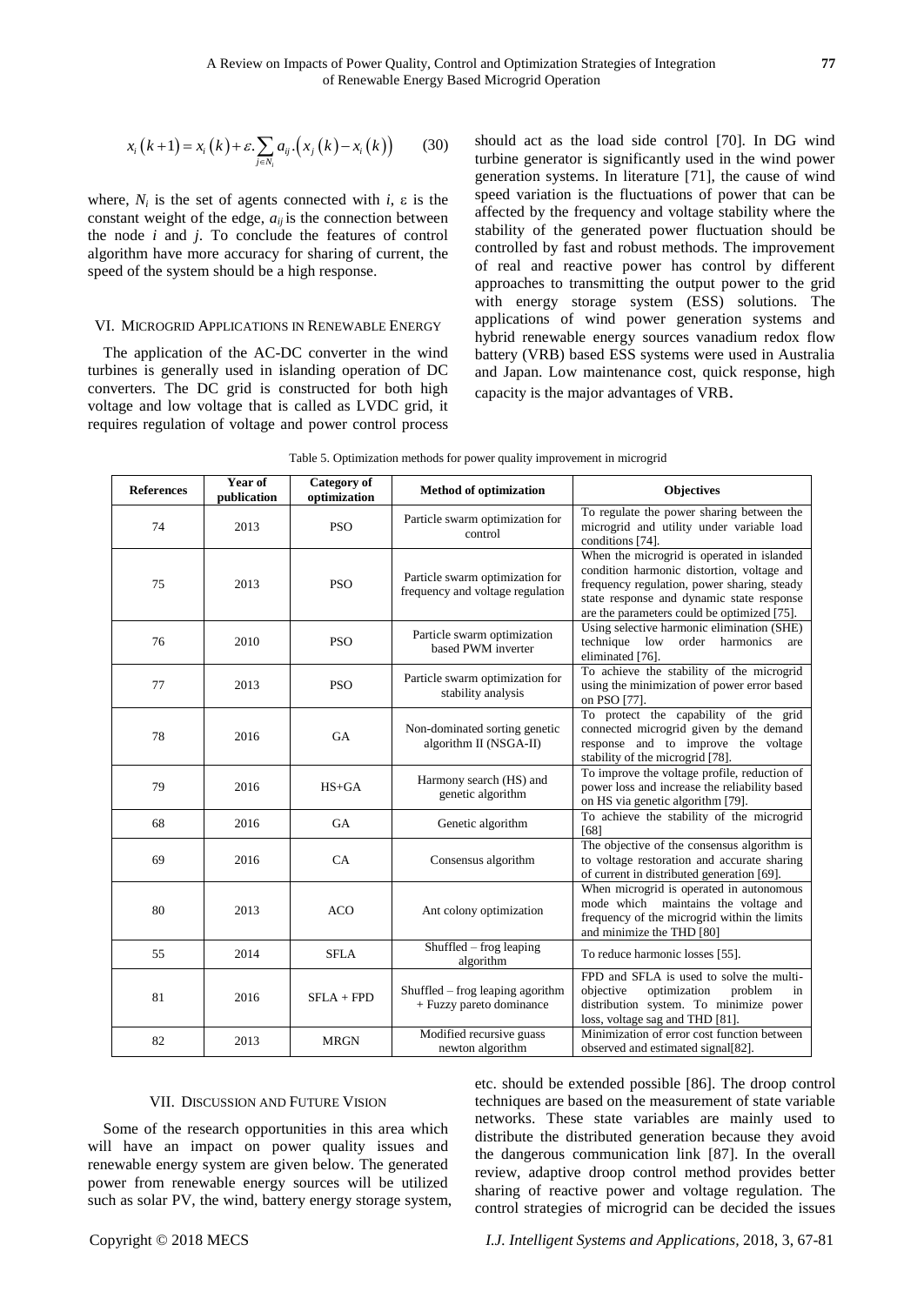are mentioned by the various topics.

- $\triangleright$  Integration of RES: The performance of RES such as solar, wind, etc. with droop control methods has a poor response. But we can modify the existing droop control methods to improve the performance of the RES.
- Stability problem: Stability issues such as complex loads, pulsed loads cannot achieve by using the existing droop control methods. The modify droop control techniques should mitigate the problems such as voltage regulation, the frequency of complex loads.

#### VIII. CONCLUSION

This paper presents a review on power quality impacts due to harmonic distortion in a microgrid. The current issues owing to the challenges in grid side power quality and microgrid control methods are discussed in this review. The merits and demerits of the controllers utilized in microgrid operation are discussed in detail. Intelligent optimization techniques to improve the microgrid control and operation are focused in detail. This review aims to throw light on the various control strategies available, the operation and performance of the control techniques and the optimization strategies available to improve the performance of control owing to the increasing need and growth of microgrids in future. A model predictive control could satisfy the power quality improvement such as voltage unbalance, total harmonic distortion, stability margin, dynamic performance of islanded microgrids. The heuristic optimization techniques such as PSO, GA, CA, MRGN algorithms are implemented to optimize the lifetime and to maximize the efficiency of the microgrid system. The shortcomings if the technical challenges in the review met will lead to accurate, self-sustained, and reliable quality future grid.

#### **REFERENCES**

- [1] Mohod, S.W., and Aware,M.V., "A STATCOM-control scheme for grid connected wind energy system for power quality improvement", IEEE systems journal.,vol. 4(3): pp.346-352, 2010.
- [2] Dash, P.K., Padhee, M., Barik, S.K., "Estimation of power quality indices in distributed generation systems during power islanding conditions", International Journal of Electrical Power & Energy Systems, vol.36(1): pp.18-30. 2012.
- [3] Khokhar, Suhail., Abdullah Asuhaimi, B., Mohd Zin., Ahmad Safawi B. Mokhtar., and Mahmoud Pesaran., "A comprehensive overview on signal processing and artificial intelligence techniques applications in classification of power quality disturbances", *Renewable and Sustainable Energy Reviews,* vol. 51 : pp.1650-1663, 2015.
- [4] Zeng, Z., Yang, H., Tang, S., and Zhao, R., "Objectiveoriented power quality compensation of multifunctional grid-tied inverters and its application in microgrids", IEEE Transaction on Power Electronics, vol. 30(3): pp. 1255– 1265, 2015.
- [5] Phipps., James K., John P. Nelson., and Pankaj K. Sen., "Power quality and harmonic distortion on distribution systems", *IEEE transactions on industry applications*, vol. 30(2) : pp. 476-484, 1994.
- [6] Li Y., Vilathgamuwa, D.M., Loh, P.C., "Microgrid power quality enhancement using a three-phase four-wire gridinterfacing compensator", IEEE Transaction on Industry Applications, vol. 41(6): pp. 1707–1719, 2005.
- [7] Majumder, R., "Reactive power compensation in singlephase operation of microgrid", IEEE Transaction on Industrial Electronics, vol. 60(4): pp. 1403–1416, 2013.
- [8] Parhizi, Sina., Hossein Lotfi., Amin Khodaei., and Shay Bahramira.,. "State of the art in research on microgrids: A review", *IEEE Access,* 3: pp. 890-925, 2015.
- [9] Milczarek, A., Malinowski, M., Guerrero, J. M., "Reactive power management in islanded microgrid proportional power sharing in hierarchical droop control", IEEE Transaction on Smart Grid, vol. 6(4): pp. 1631– 1638, 2015.
- [10] Vandoorn., Tine L., Jeroen De Kooning., Bart Meersman., and Lieven Vandevelde., "Voltage-based droop control of renewables to avoid on–off oscillations caused by overvoltages." *IEEE Transactions on Power Delivery,* vol. 28(2): pp. 845-854, 2013.
- [11] Khadem, S.K., Basu, M., and Conlon, M.F., "Power quality in grid connected renewable energy systems : role of custom power devices", In: Conference on Renewable Energies and Power Quality (ICREPQ'10), Spain, 23-25 March 2010.
- [12] Mahela, O.P., Shaik, A.G., Gupta, N.A., " Critical review of detection and classification of power quality events", Renewable and Sustainable Energy Reviews, vol. 41: pp. 495 -505, 2015.
- [13] Pathak, A.K., Sharma, M.P., Bundele, M., "A critical review of voltage and reactive power management of wind farms", Renewable and Sustainable Energy Reviews, vol. 51: pp. 460 -471, 2015.
- [14] Bollen, M.H.J., "What is power quality?", Electric power systems research, vol. 66: pp. 5 -14, 2003.
- [15] Yan., Xiangwu., Giri Venkataramanan., Patrick S. Flannery., Yang Wang., Qing Dong., and Bo Zhang., "Voltage-sag tolerance of DFIG wind turbine with a series grid side passive-impedance network", *IEEE Transactions on Energy Conversion,* vol. 25(4): pp. 1048- 1056, 2010.
- [16] Power Standards lab, Voltage Sags (Dip) and Swells, 2012.
- [17] Yilmaz, I., Ermiş, M., and Çadirci, I., "Medium frequency induction melting furnace as a load on the power system", IEEE Transaction on Industry Applications, vol. 48(4): pp. 1203–1214, 2012.
- [18] Juan, C., Cebrian., and Nelson Kagan., "Hybrid method to assess sensitive process interruption costs due to faults in electric power distribution networks", IEEE Transaction on Power Delivery, vol. 25(3): vol. 1686 – 1696, 2010.
- [19] Antonio Moreno Munoz., "Power Quality: Mitigation Technologies in a Distributed Environment", Springer Science & Business Media, 1994.
- [20] Arindam Ghosh., and Gerard Ledwich., "Power quality enhancement using custom power devices", Springer science & business media, pp. 27-54, 2012.
- [21] Wilson Kazibwe, E., and Musoke Sendaula, H., "Electrical power quality control techniques, Springer science & business media, pp. 1-223, 1993.
- [22] Singh, B., Al-Haddad, K., and Chandra A., "A review of active filters for power quality improvement", IEEE Transaction on Industrial Electronics, vol. 46(5): pp. 960–

Copyright © 2018 MECS *I.J. Intelligent Systems and Applications,* 2018, 3, 67-81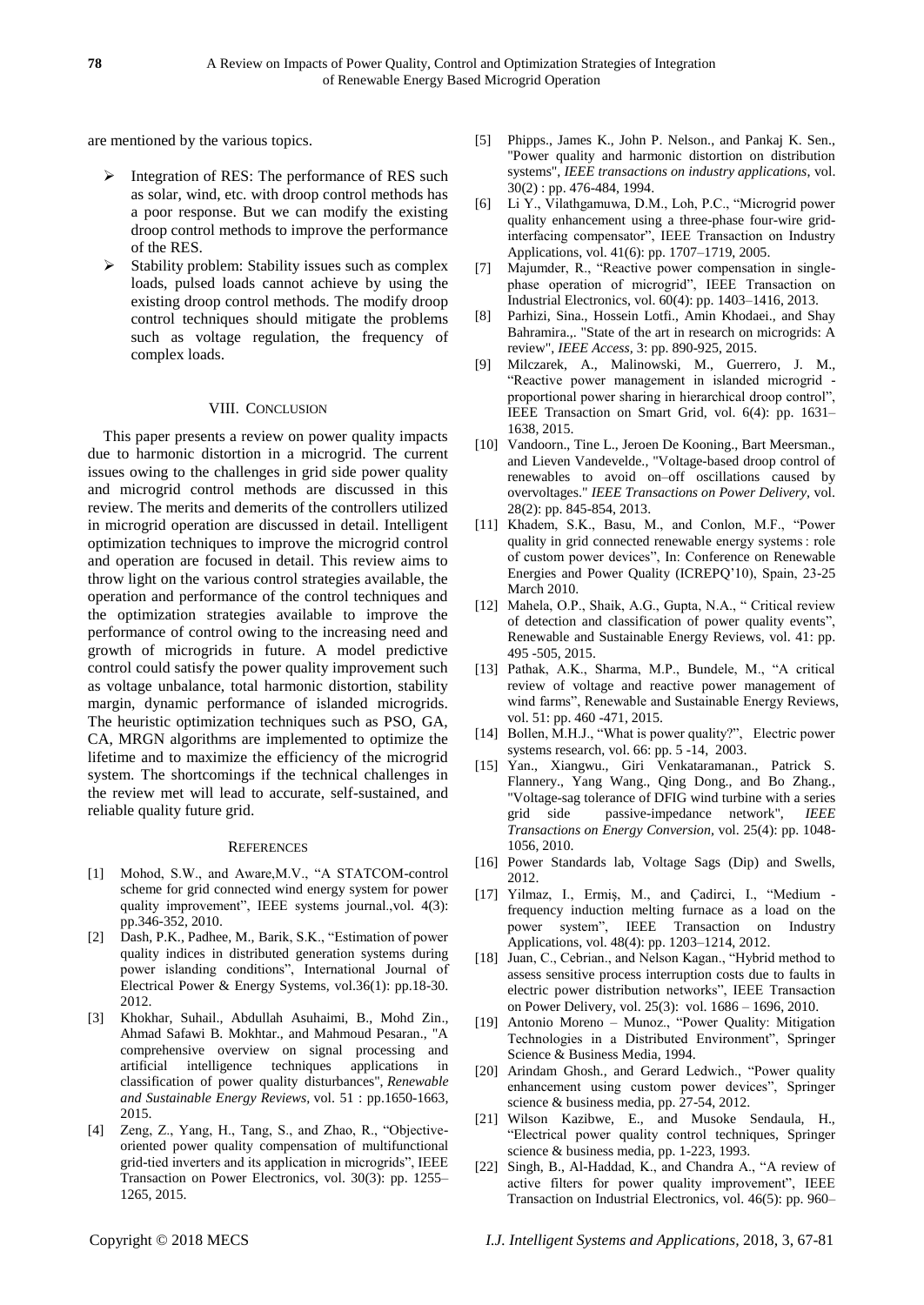971, 1999.

- [23] Merino., Julia., Patricio Mendoza-Araya., Giri Venkataramanan., and Mustafa Baysal., "Islanding detection in microgrids using harmonic signatures." *IEEE Transactions on Power Delivery* vol. 30(5): pp. 2102- 2109, 2015.
- [24] Li, Canbing., Chi Cao., Yijia Cao., Yonghong Kuang., Long Zeng., and Baling Fang., "A review of islanding detection methods for microgrid", *Renewable and Sustainable Energy Reviews,* vol. 35: pp. 211-220, 2014.
- [25] Sung-Il Jang., Kwang-Ho Kim., "An Islanding detection method for distributed generations using voltage unbalance and total harmonic distortion of current", IEEE Transaction on Power Delivery,vol. 19(2): pp. 745 -752, 2004.
- [26] Wang, Y.F., and Li, Y.W., "A grid fundamental and harmonic component detection method for single-phase systems", IEEE Transaction on Power Electronics, vol. 28(5): pp. 2204–2213, 2013.
- [27] Jowder, F.A.L., "Design and analysis of dynamic voltage restorer for deep voltage sag and harmonic compensation", IET Generation, Transmission & Distribution, vol. 3(6): pp. 547- 560, 2009.
- [28] Moschitta, A., Carbone, P., and Muscas, C., "Generalized likelihood ratio test for voltage dip detection", IEEE Transaction on Instrumentation and Measurement, vol. 60(5): pp.1644–1653, 2011.
- [29] Cong, M., Feng, G., Guoqing, H., and Guanghui Li ., "A voltage detection method for the voltage ride- operation of renewable energy generation systems under grid voltage distortion conditions", IEEE Transaction on Sustainable Energy, vol. 6(3): pp. 1131-1139, 2015.
- [30] Perez, E., and Barros, J., "Voltage event detection and characterization methods: A comparative study", IEEE / PES Transmission & Distribution Conference and Exposition, Latin America, 15- 18 : pp.1-6, 2006.
- [31] WeiHui Zou., and ShiPing Su., "Voltage flicker detection based on wavelet fourier transform", In: Proceedings of Electrical and Control Engineering (ICECE), Yichang, 16- 18: pp.4218- 4220, 2011.
- [32] Abdulaziz Alkuhayli., Ali Safayet., and Iqbal Husain., "Single-phase distributed generation synchronization with a distorted or weak grid", In: Proceedings of IEEE Energy Conversion Congress and Exposition ECCE, Montreal, 20-24: pp. 1143 – 1148, 2015.
- [33] Sumathi, P., and Janakiraman, P.A., "Integrated phaselocking scheme for SDFT-based harmonic analysis of periodic signals", IEEE Transaction on Circuits and Systems II: Express Briefs, 16: vol. 55(1): pp. 51–55, 2008.
- [34] Qing-Chang Zhong., and Tomas Hornik., "Cascaded current–voltage control to improve the power quality for a grid-connected inverter with a local load", IEEE Transaction on Industrial Electronics, vol.60(4) : pp.1344 -1355, 2013.
- [35] Herran, Mario A., Jonatan Roberto Fischer., Sergio Alejandro Gonzalez., Marcos Gabriel Judewicz., Ignacio Carugati., and Daniel O. Carrica., "Repetitive control with adaptive sampling frequency for wind power generation systems", *IEEE Journal of Emerging and Selected Topics in Power Electronics,* vol.2(1): pp. 58-69, 2014.
- [36] Xu, Ming Xia., Dehong Xu., Ping Lin., Min Chen., Jianxun Ni., and Tao Zhang.,"Understanding repetitive control and resonant control", In *Power Electronics for Distributed Generation Systems (PEDG), 2012 3rd IEEE International Symposium on*, pp. 621-627, 2012.
- [37] Qing-Chang Zhong., "Harmonic droop controller to

reduce the voltage harmonics of inverters", IEEE Transaction on Industrial Electronics, vol. 60(3): pp. 936 - 945, 2013.

- [38] Jinwei He., Yun Wei Li., and Frede Blaabjerg., "An enhanced islanding microgrid reactive power, imbalance power, and harmonic power sharing scheme", IEEE Transaction on Power Electronics, vol. 30(6): pp. 3389 – 3401, 2015.
- [39] Savaghebi, Mehdi., Qobad Shafiee., Juan C. Vasquez., and Josep M. Guerrero.,"Adaptive virtual impedance scheme for selective compensation of voltage unbalance and harmonics in microgrids", In *Power & Energy Society General Meeting, 2015 IEEE*, pp. 1-5, 2015.
- [40] Savaghebi, Mehdi., Juan C. Vasquez., Alireza Jalilian., Josep M. Guerrero., and Tzung- Lin Lee., "Selective harmonic virtual impedance for voltage source inverters with LCL filter in microgrids", In *Energy Conversion Congress and Exposition (ECCE), 2012 IEEE*, pp. 1960- 1965, 2012.
- [41] Ortega., Rubén, E., Figueres, G., Garcerá, C. L. Trujillo., and D. Velasco., "Control techniques for reduction of the total harmonic distortion in voltage applied to a singlephase inverter with nonlinear loads: Review", *Renewable and Sustainable Energy Reviews,*16(3): pp. 1754-1761, 2012.
- [42] Maknouninejad, A., and Qu, Z., "Realizing unified microgrid voltage profile and loss minimization: cooperative distributed optimization and control approach", IEEE Transaction on Smart Grid, vol. 5(4): pp. 1621–1630, 2014.
- [43] Savaghebi, Mehdi., Alireza Jalilian., Juan C. Vasquez., and Josep M. Guerrero.,"Secondary control for voltage quality enhancement in microgrids", *IEEE Transactions on Smart Grid,* vol. 3(4) :pp. 1893-1902, 2012.
- [44] Chen., Xia., Yunhe Hou., Siew-Chong Tan., Chi-Kwan Lee., and Shu Yuen Ron Hui., "Mitigating voltage and frequency fluctuation in microgrids using electric springs", *IEEE Transactions on Smart Grid,* vol. 6(2): pp. 508-515, 2015.
- [45] Dayi Li., Zhu, Z.Q., "A Novel integrated power quality controller for microgrid", IEEE Transaction on Industrial Electronics, vol. 62(5): pp. 2848 – 2858, 2015.
- [46] Jinwei He., Yun Wei Li., and Frede Blaabjerg., "An accurate autonomous islanding microgrid reactive power, imbalance power and harmonic power sharing scheme", In: Proceedings of IEEE Energy Conversion Congress and Exposition, Denver, pp.1337-1343, 2013.
- [47] He., Jinwei., Yun Wei Li., Ruiqi Wang., and Chenghui Zhang., "Analysis and mitigation of resonance propagation in grid-connected and islanding microgrids", *IEEE Transactions on Energy Conversion,* vol. 30(1): pp. 70-81, 2015.
- [48] Quoc- Nam Trinh., and Hong- Hee Lee., "Improvement of unified power quality conditioner performance with enhanced resonant control strategy", IET Generation,Transmission & Distribution, vol. 8(12): pp. 2114 – 2123, 2014.
- [49] Jiefeng Hu., Jianguo Zhu., and David G Dorrell., "Virtual flux droop method—a new control strategy of inverters in microgrids", IEEE Transaction on Power Electronics, vol. 29(14): pp. 4704 – 4711, 2014.
- [50] Ali Bidram., and Ali Davoudi., "Hierarchical structure of microgrids control system", IEEE Transaction on Smart Grid, vol. 3(4): pp. 1963 – 1976, 2012.
- [51] Narkhede, Mahesh S., S. Chatterji., and Smarajit Ghosh., "Trends and challenges in optimization techniques for operation and control of Microgrid-A review", In *Power*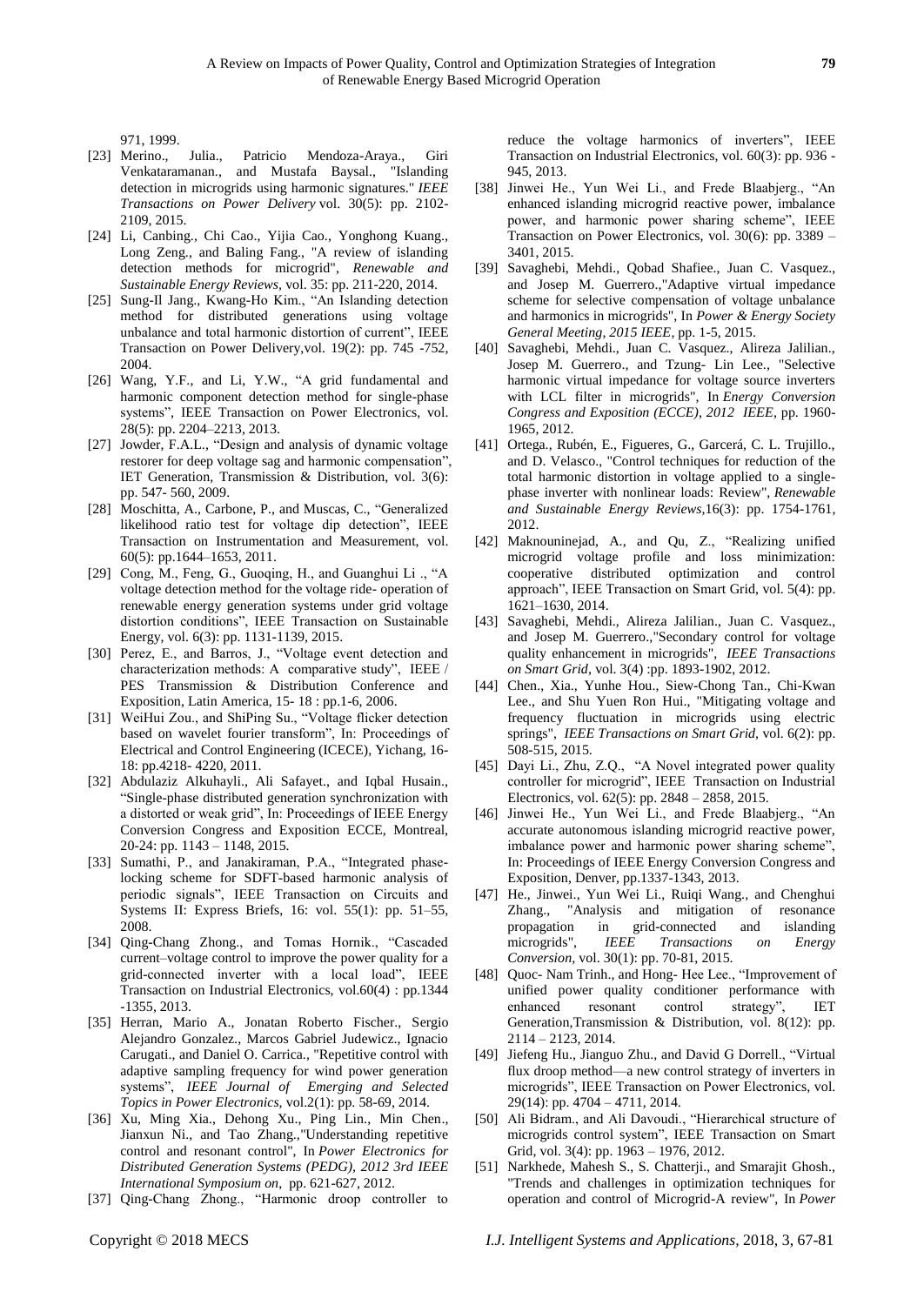*and Energy in NERIST (ICPEN), 2012 1st International Conference on*, pp. 1-7, 2012.

- [52] Tang., Fen., Josep M. Guerrero., Juan C. Vasquez., Dan Wu., and Lexuan Meng., "Distributed active synchronization strategy for microgrid seamless reconnection to the grid under unbalance and harmonic distortion", *IEEE Transactions on Smart Grid*, vol. 6(6): pp. 2757-2769, 2015.
- [53] Alessandra Parisio., Evangelos Rikos., and Luigi Glielmo., "A model predictive control approach to microgrid operation optimization", IEEE Transaction on Control Systems Technology, 22(5): 1813 – 1827, (2014).
- [54] Ouammi., Ahmed., Hanane Dagdougui., Louis Dessaint., and Roberto Sacile., "Coordinated model predictive-based power flows control in a cooperative network of smart microgrids", *IEEE Transactions on Smart grid,* vol. 6(5) : pp. 2233-2244, 2015.
- [55] Saeed Jazebi., Moosa Moghimi Hadji., and Ramezan Ali Naghizadeh., "Distribution network reconfiguration in the presence of harmonic loads: optimization techniques and analysis", IEEE Transaction on Smart Grid, vol. 5(4): pp. 1929 – 1937, 2014.
- [56] Zhu., Yixin., Fang Zhuo., Feng Wang., Baoquan Liu., Ruifeng Gou., and Yangjie Zhao.,"A virtual impedance optimization method for reactive power sharing in networked microgrid", *IEEE Transactions on Power Electronics,* vol. 31(4): pp. 2890-2904, 2016.
- [57] Amalorpavaraj, Rini Ann Jerin., Palanisamy, K., Umashankar, S., and Thirumoorthy, A. D., "Power Quality Improvement of Grid Connected Wind Farms through Voltage Restoration Using Dynamic Voltage Restorer", *International Journal of Renewable Energy Research,* vol. 6(1): pp. 53-60, 2016.
- [58] Prabaharan, N., and Palanisamy, K., "Investigation of single phase reduced switch count asymmetric multilevel inverter using advanced pulse width modulation technique",International Journal of Renewable Energy Research, vol. 5(3): pp. 879-890, 2015.
- [59] Lasseter, R.H., "MicroGrids", In: Proceedings of IEEE Power Engineering Society Winter Meeting, USA, 27-31 , pp. 305-308, 2002.
- [60] Soma Biswas., Swapan Kumar Goswami., and Amitava Chatterjee., "Optimal distributed generation placement in shunt capacitor compensated distribution systems considering voltage sag and harmonics distortions", IET Generation, Transmission & Distribution, vol. 8(5): pp. 783-797, 2014.
- [61] Ghorbanian, M. J., Goodarzvand, F., Pourdaryaei, A., and WN L. Mahadi., "Mitigating voltage sag by implementing STATCOM on DFIG-based wind farms connected to a power system" In *Engineering Technology and Technopreneuship (ICE2T), 2014 4th International Conference on*, pp. 131-136, 2014.
- [62] Andres E. Leon., and Jorge, A. Solsona., "Performance improvement of full-converter wind turbines under distorted conditions", IEEE Transaction on Sustainable Energy, vol. 4(3): pp. 652-660, 2013.
- [63] Antonio Cataliotti., Valentina Cosentino., and Salvatore Nuccio., "A phase-locked loop for the synchronization of power quality instruments in the presence of stationary and transient disturbances", IEEE Transaction on Instrumentation and Measurements, vol. 56(6): pp. 2232- 2239, 2007.
- [64] IEEE Std 1547-2003, IEEE standard for interconnecting distributed resources with electric power systems-Amendment 1, The Institute of Electrical and Electronics Engineers, 2014.
- [65] Dugan, Roger C., Mark F. McGranaghan., and Wayne Beaty, H., "Electrical power systems quality." *New York, NY: McGraw-Hill,| c1996* 1996.
- [66] Natesan., Chitra., Senthil Kumar Ajithan., Priyadharshini Palani., and Prabaakaran Kandhasamy., "Survey on microgrid: power quality improvement techniques", *ISRN Renewable Energy* 2014 2014.
- [67] Chung, Il-Yop., Wenxin Liu., David A. Cartes., Emmanuel G. Collins., and Seung-Il Moon., "Control methods of inverter-interfaced distributed generators in a microgrid system", *IEEE Transactions on Industry Applications*, vol. 46(3) : pp. 1078-1088, 2010.
- [68] Yu., Kai., Qian Ai., Shiyi Wang., Jianmo Ni., and Tianguang Lv., "Analysis and optimization of droop controller for microgrid system based on small-signal dynamic model", *IEEE Transactions on Smart Grid,* vol.  $7(2)$ : pp. 695-705, 2016.
- [69] Meng., Lexuan., Tomislav Dragicevic., Javier Roldán-Pérez., Juan C. Vasquez., and Josep M. Guerrero., "Modeling and sensitivity study of consensus algorithmbased distributed hierarchical control for dc microgrids", *IEEE Transactions on Smart Grid,* vol. 7(3) : pp. 1504-1515, 2016.
- [70] Chen., Wu., Alex Q. Huang., Chushan Li., Gangyao Wang., and Wei Gu., "Analysis and comparison of medium voltage high power DC/DC converters for offshore wind energy systems", *IEEE Transactions on Power Electronics,* vol.28(4): pp.2014-2023, 2013.
- [71] Hossain., Eklas., Ersan Kabalci., Ramazan Bayindir., and Ronald Perez., "Microgrid testbeds around the world: State of art", *Energy Conversion and Management,* vol. 86: pp. 132- 153, 2014.
- [72] Golsorkhi., Mohammad S., and Dylan Dah-Chuan Lu., "A Decentralized Control Method for Islanded Microgrids Under Unbalanced Conditions", *IEEE Transactions on Power Delivery*, vol. 31(3): pp. 1112-1121, 2016.
- [73] Mariam., Lubna., Malabika Basu., and Michael F. Conlon., "Microgrid: Architecture, policy and future trends", *Renewable and Sustainable Energy Reviews,* vol. 64 : pp. 477-489, 2016.
- [74] Al-Saedi., Waleed., Stefan W. Lachowicz., Daryoush Habibi., and Octavian Bass. "Power flow control in gridconnected microgrid operation using Particle Swarm Optimization under variable load conditions", *International Journal of Electrical Power & Energy Systems,* vol. 49: pp. 76-85, 2013.
- [75] Al-Saedi., Waleed., Stefan W. Lachowicz., Daryoush Habibi., and Octavian Bass., "Voltage and frequency regulation based DG unit in an autonomous microgrid operation using Particle Swarm Optimization", *International Journal of Electrical Power & Energy Systems,* vol. 53: pp. 742-751, 2013.
- [76] Ray, R.N., Chatterjee, D., and Goswami, S.K., "Reduction of voltage harmonics using optimisation – based combined approach", IET Power Electronics, vol. 3(3): pp. 334-344, 2010.
- [77] Hassan, M., and Abido, M., "Optimal power sharing of an inverter – based autonomous microgrid", In: Conference on Renewable Energies and Power Quality (ICREPQ'13), Spain, 20-22, 2013.
- [78] Abdelaziz., Morad Mohamed Abdelmageed., Hany E. Farag., and Ehab F. El-Saadany., "Optimum reconfiguration of droop-controlled islanded microgrids", *IEEE Transactions on Power Systems,* vol. 31(3): pp. 2144-2153, 2016.
- [79] Abedini., Mohammad., Mohammad H. Moradi., Hosseinian, S.M., Optimal clustering of MGs based on

Copyright © 2018 MECS *I.J. Intelligent Systems and Applications,* 2018, 3, 67-81